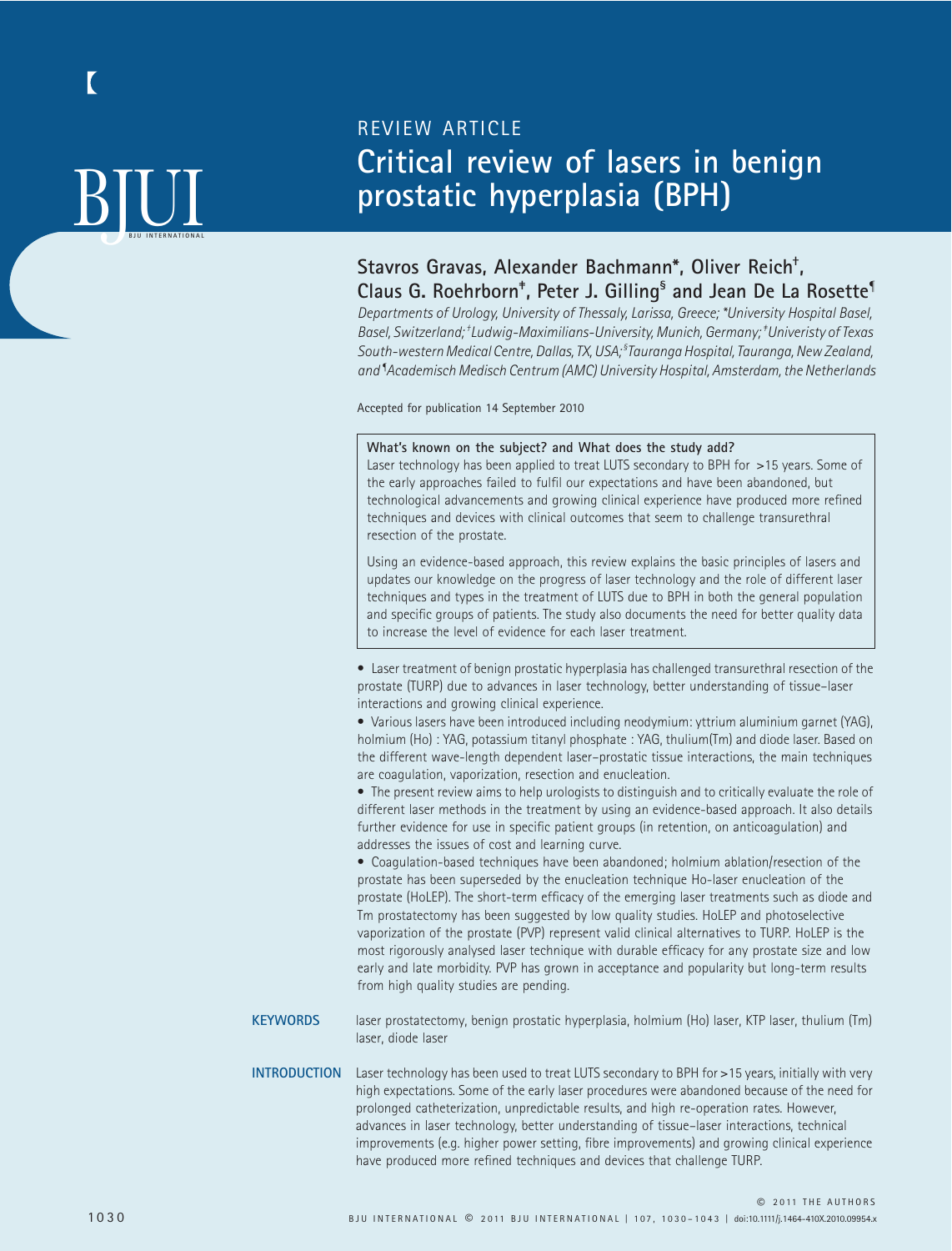Various lasers have been introduced as alternatives to TURP, mainly neodymium: yttrium aluminium garnet (Nd : YAG), holmium : YAG (Ho : YAG), potassium ('kalium' in Latin) titanyl phosphate : YAG  $(KTP \cdot YAG)$ , thulium- (Tm) and diodelaser. Techniques consist of coagulation, vaporization, resection, and enucleation, depending on the wavelength, power, and type of laser emission (continuous or pulsed). All these different laser treatment methods are included under the umbrella of the generic term 'laser prostatectomy'. However, this term may be misleading as the currently available lasers and laser techniques differ significantly in terms of handling, and laser–tissue interactions.

The aim of the present review is to provide all the necessary information to help urologists distinguish one laser from another and to critically evaluate the role of different laser methods in the treatment of LUTS due to BPH by using an evidence-based approach.

#### **METHODS**

An electronic search (MEDLINE) over the last 15 years was carried out to identify publications in the English language on laser treatment in men with BPH using the keywords: laser, prostate, BPH, holmium, photoselective vaporization of the prostate (PVP), GreenLight KTP, lithium triborate (LBO), thulium and diode. We also searched the proceedings of recent conferences (last 5 years) of the European Association of Urology, AUA and Endourological Society. Using an evidence-based approach, our search focused on the highest quality studies for each of the treatment options moving from available meta-analyses to randomized clinical trials (RCTs), and to larger case studies and was also based on systematic review articles that have already been published. The available type of

study also indicates how extensively each of these different laser prostatectomies have been studied.

#### **LASER PHYSICS**

#### **Basic principles**

The acronym LASER stands for 'Light Amplification by Stimulated Emission of Radiation'. Laser is characterized by being a monochromatic, collimated, coherent light that is emitted from an energized laser material (semiconductor, crystal, gas, or dye). The key determinant of laser application is based on the interaction between the laser beam and target tissue that depends on reflection, scattering, and absorption [1]. Absorption is the most important component in the light–tissue interaction process and is essential for the conversion of light to thermal energy. The

thermal conversion of laser results in the elevation of target tissue temperature and can produce either coagulation

or vaporization. Laser coagulation occurs when tissue is heated to below the boiling/ vaporization temperature but above that required to denature protein, resulting in coagulative necrosis, with a potential for delayed anatomical debulking. Laser vaporization occurs when the tissue is evaporated by being heated to above the vaporization/boiling temperature using higher-density laser thermal energy. To achieve absorption a chromophore is required such as melanin (not important for urological applications), oxyhaemoglobin and water. With laser prostatectomy in general, the used energy has to lead to an immediate tissue removal. Thus, the absorption coefficient represents a very important characteristic of the interaction between laser wavelengths and the available chromophores. A high

absorption coefficient means the given laser wavelength is well absorbed in the selected medium. A low absorption coefficient corresponds to a greater degree of tissue transparency allowing the light to penetrate deeper into the medium.

Another key characteristic of laser is the optical penetration depth into tissue of each specific wavelength. For this reason, the concept of extinction length (defined as the depth until which 90% of the incident laser beam is absorbed and is converted into heat) was introduced. Extinction length is very important because a laser with shorter length will transfer more energy per unit area into the tissue. This means that at the same power level a laser wavelength with a long extinction length will diffuse power delivered and create a deep necrosis whereas a laser wavelength with a much shorter extinction length allows

#### 'Absorption is the most important component in the light–tissue interaction process'

a more concentrated delivery of light energy leading to an increase of temperature above boiling point and to immediate vaporization of tissue.

#### **Characteristics of common lasers**

The Nd : YAG (crystal) laser produces energy at a wavelength of 1064 nm. The lowabsorption coefficient in most tissues with a tissue penetration depth of >1 cm at this wavelength resulted in low-energy density leading to a deep coagulative necrosis of the tissue and more thermal injury.

The Ho : YAG laser is a pulsed solid-state laser that produces energy at a wavelength of 2140 nm with a pulse duration of 350 ms. Due to these properties, the laser energy of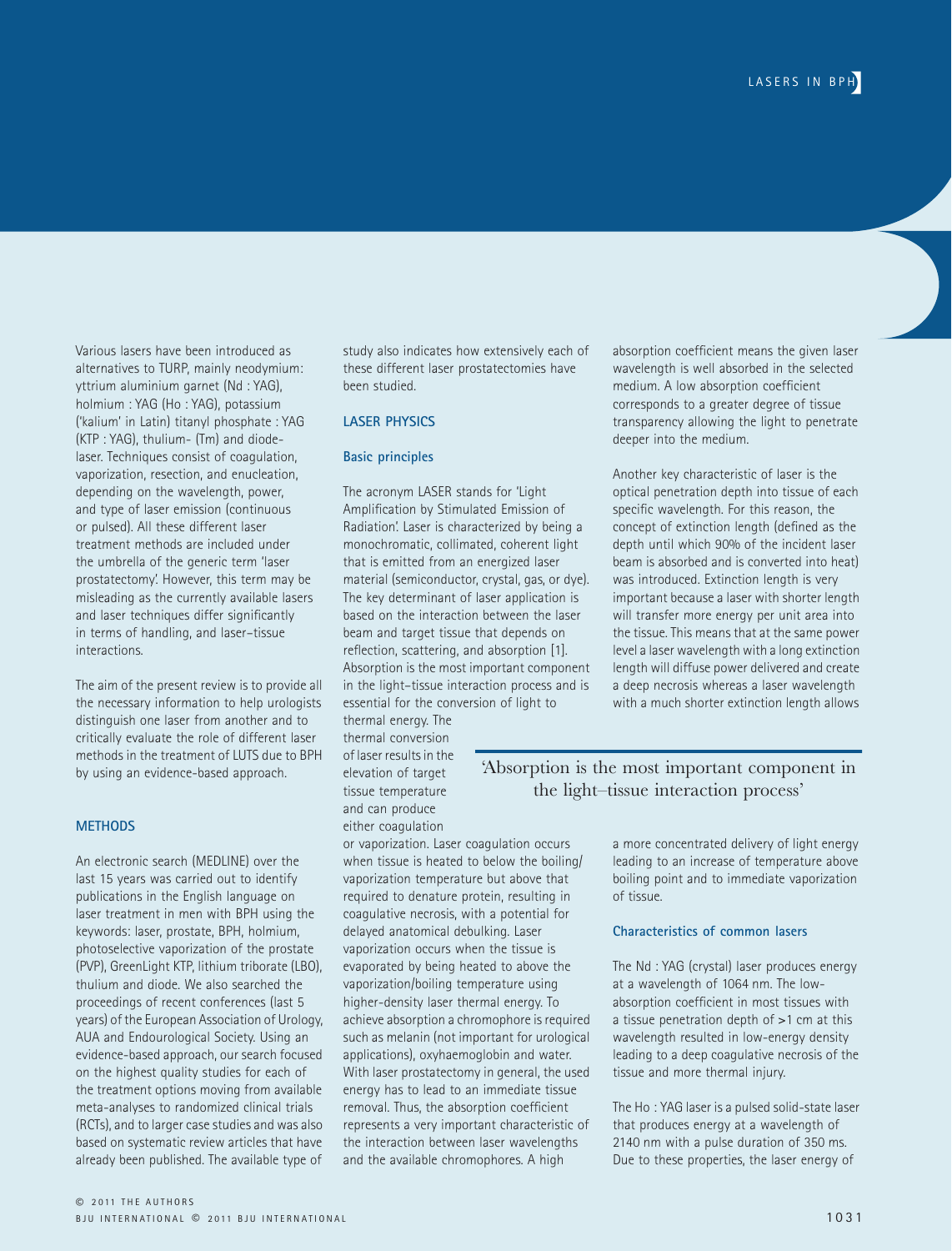### GRAVAS *ET AL.*

#### *TABLE 1 Main characteristics of different lasers*

| Type of laser | Wavelength, nm | Chromophore           | Penetration depth, mm | Mode                 | Application                          |
|---------------|----------------|-----------------------|-----------------------|----------------------|--------------------------------------|
| Nd: YAG       | 1064           | Water and haemoglobin | 10                    | Pulsed or continuous | Coagulation                          |
| Ho: YAG       | 2100           | Water                 | 0.4                   | Pulsed               | Vaporization, resection, enucleation |
| KTP (LBO)     | 532            | Haemoglobin           | 0.8                   | Quasi-continuous     | Vaporization                         |
| Тm            | 2000           | Water                 | 0.25                  | Continuous           | Vaporization, resection, enucleation |
| <b>Diode</b>  | 940            | Water and haemoglobin | Various               | Pulsed or continuous | Vaporization                         |
|               | 980            |                       |                       |                      |                                      |
|               | 1470           |                       |                       |                      |                                      |

the Ho : YAG laser is promptly absorbed by water and water containing tissues, resulting in rapid dispersion of heat. The penetration depth in prostatic tissue is 0.4 mm and the resulting high-energy density creates vaporization without a deep coagulation zone (thermal damage is limited in the contiguous 0.5–1 mm). The Ho : YAG laser requires contact with target tissue and the prostatic tissue can be precisely incised, dissected and enucleated. Dissipating heat causes simultaneous coagulation of small- and medium-sized vessels to a depth of 2–3 mm, induced coagulation of superficial blood vessels explains the enhanced haemostatic properties of the KTP laser. The KTP and LBO lasers produce the same 532 nm light beam. The GreenLight laser is optimized for vaporization of prostate tissue.

The Tm : YAG laser operates at a wavelength of 2000 nm and is delivered as a continuous wave. Similarly to Ho-laser, the Tm-laser offers complete absorption of laser energy in water. Furthermore, due to the slightly shorter wavelength of thulium the depth of

> penetration is decreased to 0.25 mm leading to rapid vaporization of the tissue; however, the visible tissue effect is completely different

to holmium because of the continuous rather than pulsed nature of the device. The Tm-laser may be suitable for transurethral vaporization, resection or enucleation of the prostate. The Tm-laser provides a continuous visible laser beam, which is not visible with the Ho : YAG.

Diode lasers use a special diode for energy generation. Thus, based on the semiconductor industry, various wavelengths of 940, 980 or 1470 nm are available for the application in diode-laser prostatectomy [2]. These wavelengths are all near the infrared electromagnetic spectrum and therefore absorbed by both water and haemoglobin and are supposed to combine good haemostatic properties with tissue vaporization. *Ex vivo* studies showed that all diode lasers have improved haemostatic characteristics compared to the 120-W LBO laser [2,3]. Data about the penetration depths of diode lasers differed considerably between distinct reports.

Table 1 shows the main characteristics of the above mentioned lasers.

#### **CURRENT LASER TECHNIQUES**

The main categories of laser technique include coagulation, vaporization, resection and enucleation. Based on the described principles, it is not surprising that not all of the lasers can be used for all the laser techniques.

#### **(1) Coagulation**

The initial application of the Nd : YAG laser in the management of BPH was accompanied by great enthusiasm. But, based on the clinical results obtained, Nd : YAG lasers were not able to remove tissue immediately. Lasers using Nd : YAG near wave lengths resulted in deep coagulative necrosis with delayed (4–8 weeks) sloughing and secondary ablation of the obstructive tissue. No tissue was available for histological examination.

The main representatives of laser coagulation are visual laser ablation of the prostate (VLAP) and interstitial laser coagulation (ILC). A systematic review of the available randomized clinical trials comparing VLAP with TURP and reviews of the available studies (mostly openlabel studies) on ILC showed that both treatments are effective for subjective and objective improvement [4–6]. In addition, VLAP provided a similar improvement in symptoms compared with TURP but was less effective for maximum urinary flow rate  $(Q<sub>max</sub>)$ .

Operative morbidity of VLAP and ILC is almost non-existent and no blood transfusion is required. However, the early postoperative

#### 'Tm-laser may be suitable for transurethral vaporization, resection or enucleation of the prostate'

resulting in excellent haemostasis. The Ho : YAG laser system is optimized for cutting of prostate tissue, providing efficient haemostatic properties.

The KTP : YAG laser is a derivative of the Nd : YAG laser. The Nd : YAG laser beam is passed through a KTP (or LBO) crystal resulting in doubling of the frequency and halving of the wavelength from 1064 nm to 532 nm. KTP laser energy is selectively absorbed within the tissue by haemoglobin, which acts as an intracellular chromophore, and not by the water. The penetration depth into tissue is only 0.8 mm and the system is considered a quasi-continuous wave laser due to the fact that the coherently emitted laser beam pulses last >0.25 s. Based on these characteristics, increased absorption from haemoglobin leads to trapping of the energy in the superficial layers of tissue with high haemoglobin, like prostatic tissue, which is photothermally vaporized rapidly with only a  $1 \pm 0.2$ -mm rim of coagulation. The heat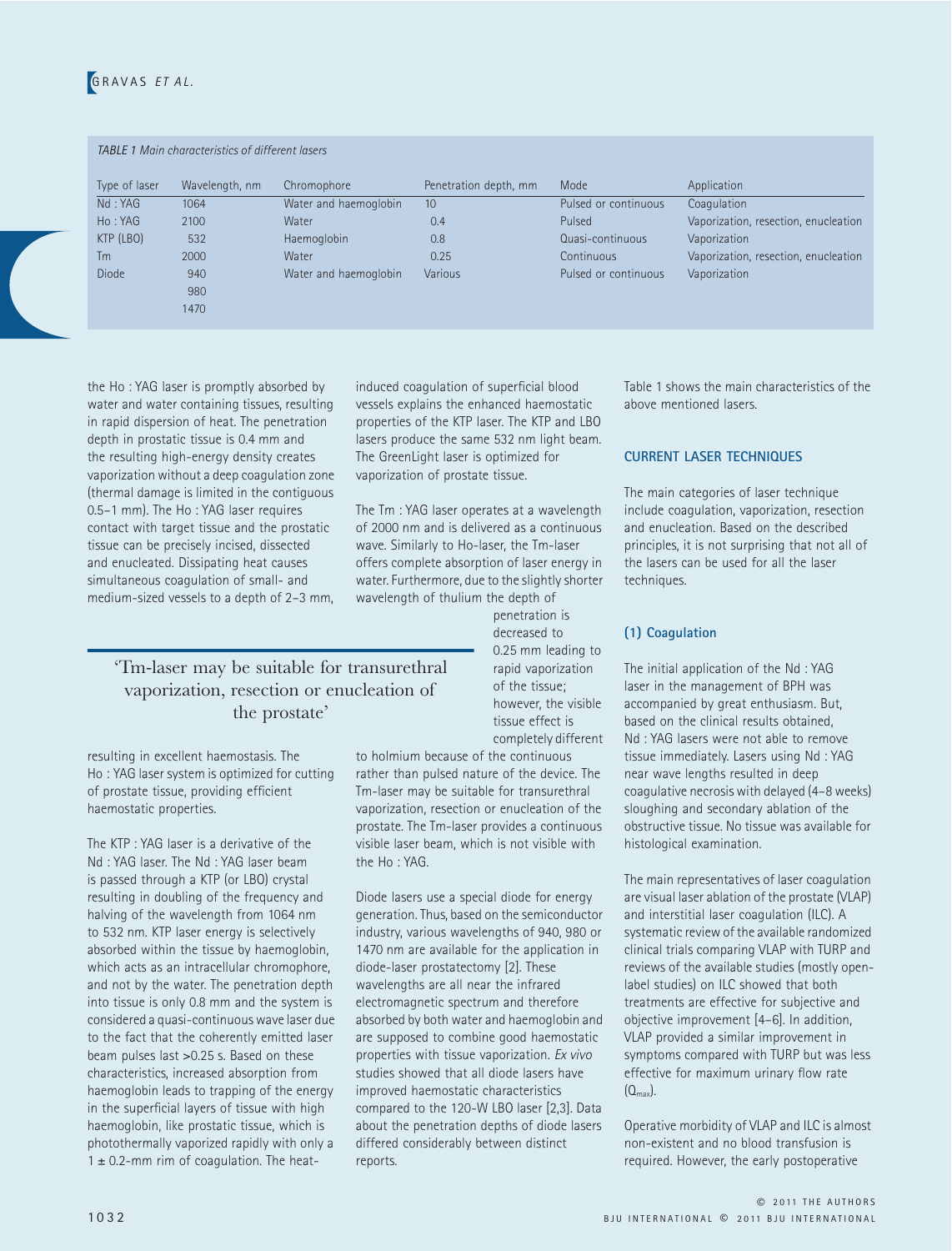morbidity is high with the most bothersome and distressing adverse events (AEs) being early postoperative dysuria, urgency and other storage symptoms often called collective 'post-laser voiding syndrome' and the need for prolonged catheterization due to retention [4–6]. Another limitation of VLAP and ILC was the reported re-operation rates of 7.5–20% and 0–15.4% at 12 months, respectively. The re-operation rate reached 26.7% at 24 months after VLAP [7]. In a study with longer follow-up of median (range) 54 (46–61) months, it was reported that half of the patients that had ILC received retreatment [8]. Because of the unacceptable AEs, high re-operation rate and the emergence of more efficient and technically improved laser systems both VLAP and ILC have been abandoned.

#### **(2) Non-contact laser ablation or vaporization**

This is the most current basic laser technique and all lasers can be used to perform a contactless ablation or vaporization of the prostate. Recently, because of the improved technical advantages and increased power outputs, the 'ablation' is transferred more and more to 'vaporization', because with vaporization an immediate tissue removal is visible during surgery.

The laser beam is directed by a bare fibre straight or sideways onto the prostate tissue by the use of a side-firing fibre. Usually a channel of evaporated tissue is created through the prostate. No tissue is available for histological examination.

#### *Ho-laser ablation of the prostate (HoLAP)*

HoLAP was first reported in 1994 using a 60- W Ho-laser. The interest in pure HoLAP faded away with the development of holmium resection and enucleation techniques. However, HoLAP has regained attention with the recent introduction of the high-powered 100-W Ho-laser but still sufficient data is lacking.

*Efficacy and morbidity*: HoLAP has been compared with TURP in only one small RCT that showed a similar improvement in International Prostate Symptom Score (IPSS) and  $Q_{\text{max}}$  between the two groups at 12 months follow-up [9]. Catheterization and

hospitalization times were shorter for the patients that had HoLAP. Kumar [10] reported the preliminary results using 100-W HoLAP in patients with large prostates (>80 mL). The short-term efficacy in terms of the AUAsymptom score (SS) and  $Q_{\text{max}}$  improvement was shown and insignificant blood loss, no stress incontinence and short catheterization and hospitalization was reported. Recently, Elzayat *et al*. [11] performed a RCT comparing HoLAP (80–100 W) and PVP of the prostate (80 W). Functional outcomes improved significantly and were comparable at 12 months postoperatively. Moreover, there was no significant difference in complications rates between the procedures and only operative time was in favour of PVP. Table 2 [9–16] presents clinical data on HoLAP.

*Durability:* Tan *et al*. [17] reported the longterm results of 34 patients with a median follow-up of 7.4 years. Subjective and objective voiding variables were durable with a 47% reduction in AUA-SS and an 83% increase in  $Q<sub>max</sub>$  from baseline. The reoperation rate was 15% after 7 years.

#### *PVP*

PVP using the 80-W KTP laser (GreenLight PV) was first reported in 2003 [18]. Since then, a rapid adoption and diffusion of this laser technique has been witnessed due to the promising results and rigorous marketing. A higher-powered 120-W LBO laser (GreenLight HPS) was developed and more recently the 180-W LBO system (GreenLight XPS) has been marketed to further improve vaporization speed [19].

*Efficacy and morbidity:* Only three RCTs were available comparing GreenLight PV with TURP and only one RCT was available comparing GreenLight PV with open prostatectomy (OP) [20–23]. Bouchier-

Hayes *et al*. [20] showed that the improvement of voiding variables was similar in the two groups with a

mean increase in  $Q_{\text{max}}$  of 136% and a 61% mean IPSS improvement for the 80-W GreenLight laser group (Table 3) [19–27]. However, one study with patients with large prostates reported a significant difference in IPSS and  $Q_{\text{max}}$  at 6 months in favour of TURP [21]. When compared with OP, 80-W GreenLight laser showed similar improvement in IPSS score, quality of life  $(QOL)$ , and  $Q<sub>max</sub>$ , whereas there was a statistically significantly greater reduction of prostate volume after OP [22]. Several large cases studies showed the efficacy and low morbidity of GreenLight PV [24,25,28]. Data from the largest case studies are also presented in Table 3.

Rieken *et al*. [29] reviewed the recent data on complications of laser prostatectomy and indicated that GreenLight PV had low intraoperative morbidity and early postoperative complications comparable with OP or TURP. As also shown in Table 3, the comparison with TURP is favourable, due to significantly less blood loss and significantly shorter duration of catheterization and hospital stay. One study reported a significantly greater risk of postoperative clot retention in patients treated with TURP (34%) compared with the GreenLight PV group (5.1%) [20]. Catheterization time is generally <24 h, while in one study 44 patients (32%) were left without a catheter at the end of the procedure [30]. In addition, no transurethral resection (TUR)-syndrome rate was reported in any study. The most frequent complications include re-catheterization (range from 1.7% to 15.3%), dysuria (from 8.5% to 20%) and minor haematuria (up to 18%; Table 3).

Data on sexual function after GreenLight laser are scarce. Between 36% and 52% of sexually active men had retrograde ejaculation after treatment in case studies [30,31]. The reported rate of retrograde ejaculation was 56.7% and 49.9%  $(P = 0.21)$  for patients that underwent TURP and GreenLight PV, respectively; in one RCT [21], while no difference could be detected between patients undergoing OP/ TURP and GreenLight PV concerning erectile function (EF) [20,22]. Using the International Index of Erectile Function, Bruyere *et al*. [32] evaluated 149 patients treated with either the

#### 'HoLAP has regained attention with the recent introduction of the high-powered 100-W Ho-laser'

80-W (63 cases) or the 120-W GreenLight laser (86 cases). Sexual function seemed to be maintained after GreenLight laser vaporization, although in patients with normal preoperative EF there was a significant decrease in EF. There was no difference in EF between patients who underwent an 80-W or 120-W procedure.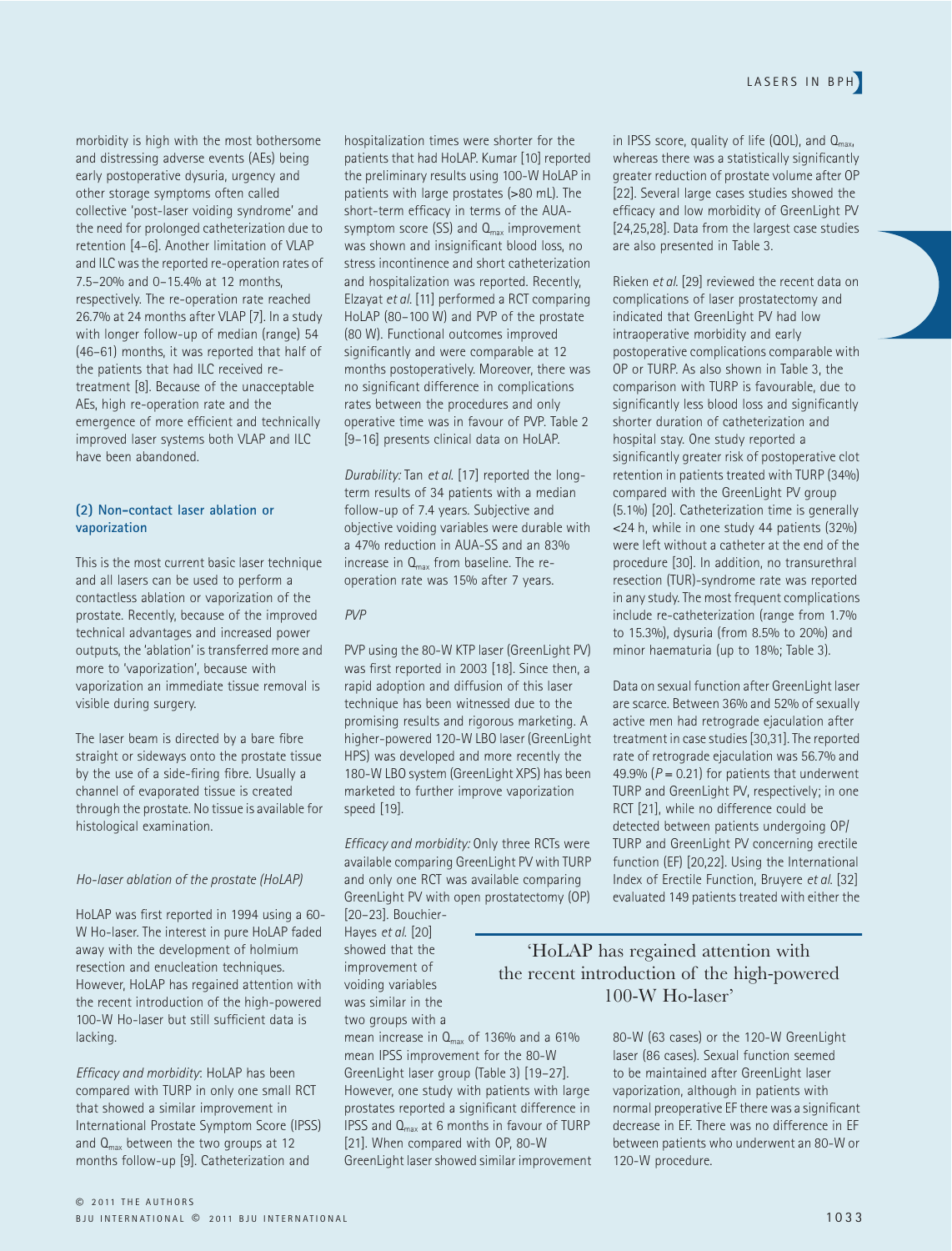GRAVAS *ET AL.*

|                                 |             |                |                        | Pts,            | 군              |                    |             |                        |                |                  |               | trans.,<br>Blood | Dysuria,        | Re-cath.,      | Strictures,   | Re-operation,    |
|---------------------------------|-------------|----------------|------------------------|-----------------|----------------|--------------------|-------------|------------------------|----------------|------------------|---------------|------------------|-----------------|----------------|---------------|------------------|
| Study                           | Type        |                | LoE Treatment          | $\overline{a}$  | mo             | <b>PPSS</b>        | <b>IPSS</b> | $bQ_{\text{max}}$ mL/s | $Q_{max}$ mL/s | DoC, days        | LoS, days     | S6               | S6              | S6             | S6            | S6               |
| Mottet et al. [9]               | RCT         | $\frac{1}{10}$ | <b>HoLAP</b>           |                 | $\overline{2}$ |                    | 6.5         | $\frac{8}{8}$          | 19.9           | 2.2              | $\frac{6}{1}$ |                  | $\frac{1}{2}$   |                |               | 5.9              |
|                                 |             |                | <b>TURP</b>            | $\tilde{=}$     |                | 23.7               | 4.7         | 7.7                    | 17.6           | 2.1              | 3.1           |                  | $\leq$          |                | 5.4           | $\circ$          |
| Elzayat et al. [11] RCT         |             | $\frac{1}{2}$  | HoLAP                  | 57              | $\overline{2}$ | 20 (6.8)           | 6.2(3.9)    | 6.7(3.9)               | 17.2 (8.4)     | 2.1(2.7)         | 0.9(0.3)      |                  | 22.8            | 12.2           | 5.2           | 3.5              |
|                                 |             |                | <b>PVP</b>             | 52              |                | 18.4(6.6)          | 8.2 (6.2)   | 6.4(3.9)               | 18.4(8.4)      | 1.7(1.6)         | 1.0(0.3)      |                  | 19.2            | 11.5           | 13.4          | $\overline{1.9}$ |
| Kumar [10]                      | Case series | 4              | HoLAP                  | $\overline{17}$ | 3.3            | 20.4(5.3)          | 5.7 (2.2)   | 6.9(5.7)               | 15.1 (7.6)     | $2.1(1-5)$       | $1.3(1-3)$    | 5.9              | 11.8            | 23.6           | 5.9           | $\circ$          |
|                                 |             |                | 100 W                  |                 |                |                    |             |                        |                |                  |               |                  |                 |                |               |                  |
| Erol et al. [13]                | Case series | 4              | 980 nm                 | 47              | $\circ$        | 21.9(4.9)          | 9.9(3.2)    | 8.9 (2.2)              | 18.3(3.9)      | $\overline{1.0}$ | $\frac{4}{2}$ | $\circ$          | 23.4            | 4.2            | $\frac{4}{2}$ | $\frac{4}{2}$    |
|                                 |             |                | Diode laser            |                 |                |                    |             |                        |                |                  |               |                  |                 |                |               |                  |
| Ruszat et al. [12] Case control |             | $\infty$       | 980 nm                 | 55              | $\circ$        | 18.7(7.9)          | 4.5(2.5)    | 10.7 (5.4)             | 15.8(5.1)      | 1.8(1.2)         | 3.4(1.9)      | $\circ$          | 23.6            | 20.0           | 14.5          | 18.2             |
|                                 |             |                | Diode laser            |                 |                |                    |             |                        |                |                  |               |                  |                 |                |               |                  |
|                                 |             |                | 120-W HPS              | 62              |                | 20.9(6.6)          | 8.8 (5.3)   | 12.4(6.1)              | 23.7(9.1)      | 2.3(1.0)         | 3.7(2.6)      | $\frac{1}{6}$    | 17.7            | $\frac{8}{10}$ | $\frac{6}{1}$ | $\frac{6}{1}$    |
| Chen et al. [15] Case series    |             | 4              | 980 nm                 | 55              | $\circ$        | 20.1(5.2)          | 4.9 (5.2)   | 5.5(5.4)               | 19.2(7.9)      | 34.8 h (30.1)    | 2.8(1.8)      | $\circ$          | 18.0            | 10.9           | 7.3           | 7.3              |
|                                 |             |                | Diode laser            |                 |                |                    |             |                        |                |                  |               |                  |                 |                |               |                  |
| Leonardi [14]                   | Case series | 4              | 980 nm                 | 52              | $\overline{2}$ | 18.4(5.8)          | 6.0 (0.6)   | 7.5(4.1)               | 19.7(1.4)      | 24.0 h (16.9)    | 5.0 h (2.0)   | $\circ$          | 0.0 significant | 5.8            | $\frac{4}{2}$ | $\leq$           |
|                                 |             |                | Diode laser            |                 |                |                    |             |                        |                |                  |               |                  |                 |                |               |                  |
| Seitz et al. [16]               | Case series | 4              | Diode laser<br>1470 nm | $\approx$       | $\frac{12}{2}$ | 16.3(2.2) 5.0(1.6) |             | 8.9 (2.9)              | 22.4(4.3)      | 49.8 h (46.0)    | 4.7 (2.3)     | $\circ$          | 20.0            | 20.0           | $\circ$       | 20.0             |

TABLE 2 Studies on efficacy and morbidity of laser ablation [mean values (SD)] *TABLE 2 Studies on efficacy and morbidity of laser ablation [mean values (SD)]*

© 2011 THE AUTHORS 1034 BJU INTERNATIONAL © 2011 BJU INTERNATIONAL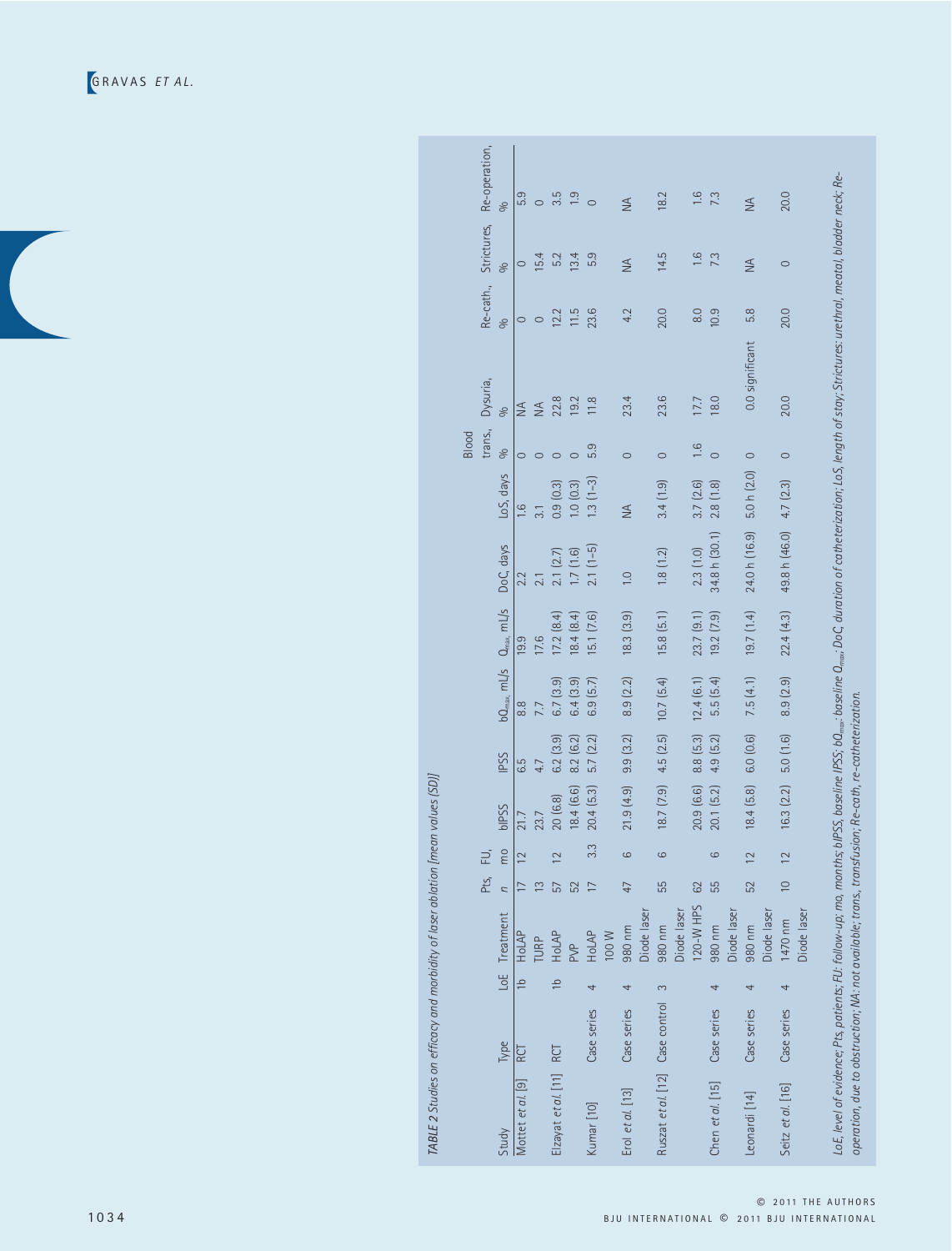|                                    |               |               |               |          |                         |            |                  |                 |                  |                  |               | Blood               |                |               |                    |                |
|------------------------------------|---------------|---------------|---------------|----------|-------------------------|------------|------------------|-----------------|------------------|------------------|---------------|---------------------|----------------|---------------|--------------------|----------------|
|                                    |               |               |               |          |                         |            |                  |                 |                  |                  |               | trans.              | Dysuria,       | Re-cath.,     | Strictures,        | Re-operation,  |
| Study                              | Type          |               | LoE Treatment | Pts, $n$ | FU, mo                  | blPSS      | <b>IPSS</b>      | $bQ_{max}$ mL/s | $Q_{max}$ $mL/s$ | DoC, days        | LoS, days     | S6                  | S,             | S6            | S <sub>0</sub>     | S <sub>0</sub> |
| Bouchier et al. [20]               | RCT           | $\frac{1}{2}$ | 80 W          | 59       | $\overline{2}$          | 25.3 (5.9) | 8.9(7.6)         | 8.8(2.6)        | 18.6 (8.2)       | 13.8h(9.6)       | 1.1(0.4)      | $\circ$             | 8.5            |               | 6.8                | 10.2           |
|                                    |               |               | TURP          | 50       |                         | 25.4(5.7)  | 10.9(9.4)        | 8.9(3.0)        | 19.4 (8.7)       | 44.2 h (33.6)    | 3.3(1.0)      | 2.0                 | 14.0           | 4.0           | 8.0                |                |
| Horasanli et al. [21] RCT          |               | $\frac{1}{2}$ | 80 W          | 39       | ဖ                       | 18.9(5.1)  | 13.1(5.8)        | 8.6 (5.2)       | 13.3(7.9)        | 1.7(0.8)         | 2.0(0.7)      | $\circ$             | $\leq$         | 15.3          | $\overline{\circ}$ | 7.9            |
|                                    |               |               | TURP          | 37       |                         | 20.2 (6.8) | 6.4(7.9)         | 9.2(5.6)        | 20.7 (11.3)      | 3.9(1.2)         | 4.8 (1.2)     | $\overline{\infty}$ | $\leq$         | 2.7           | $\overline{51}$    |                |
| Alivizatos et al. [22] RCT         |               | $\frac{1}{2}$ | 80 W          | 65       | $\overline{\mathbf{C}}$ | 20.0       | 9.0              | 8.6             | 16.0             | $\overline{1.0}$ | 2.0           | $\circ$             | 15.0           | 7.7           | ಸ                  | 1.5            |
|                                    |               |               | $\frac{a}{C}$ | 60       |                         | 21.0       | $\overline{8.0}$ | 8.0             | 15.1             | 5.0              | 6.0           | 13.3                | 20.0           | 16.7          | 5.0                | $\circ$        |
| Al-Ansari et al. [23] RCT          |               | $\frac{1}{2}$ | 120-W HPS     | 60       | 36                      | 27.2 (2.3) | 11.0(2.4)        | 6.9 (2.2)       | 17.0(1.8)        | 1.4(0.6)         | 2.3(1.2)      | $\circ$             | $93.3*$        | $\leq$        | 7.4                | 11.0           |
|                                    |               |               | <b>TURP</b>   | 60       |                         | 27.9 (2.7) | 9.0(2.6)         | 6.4(2.0)        | 20.0 (2.1)       | 2.7(0.9)         | 4.1 (0.6)     | 20.0                | $31.7*$        | $\leq$        | 3.6                | 1.8            |
| Ruszat et al. [24]                 | Case series 4 |               | 80 W          | 500      | 12(302)                 | 18.3(6.5)  | 6.4(5.3)         | 8.4(5.0)        | 18.6(9.6)        | 1.8(1.2)         | 3.7(2.9)      | 0.4                 | 14.8           | 11.0          | 8.0                | 6.8            |
|                                    |               |               |               |          | 60 (27)                 |            | 7.6 (5.6)        |                 | 17.5(7.5)        |                  |               |                     |                |               |                    |                |
| Hai [25]                           | Case series   | 4             | 80 W          | 321      | 60                      | 24.0 (5.3) | 5.0(3.0)         | 8.6(3.5)        | 21.1(6.3)        | $\frac{4}{2}$    | $\frac{4}{2}$ | $\leq$              | $\leq$         | $\frac{4}{2}$ | $\overline{12}$    | 8.9            |
| Woo/Choi et al.                    | Case series   |               | $120-W$       | 305      | 4.2                     | $\leq$     | $\leq$           | $\leq$          | $\leq$           | $\frac{4}{2}$    | $\leq$        | 0.4                 | 11.8           | 4.6           | 0.7                | 0.7            |
| [19,26]                            |               |               | ЯHН           |          |                         |            |                  |                 |                  |                  |               |                     |                |               |                    |                |
| Spaliviero et al. [27] Case series |               | 4             | $120-W$       | 70       | $\overline{2}$          | 22.0       | 4.0              | 9.4             | 20.0             | 1.0(0.5)         | $\frac{4}{2}$ | $\circ$             | $\overline{5}$ | 2.8           | $\circ$            |                |
|                                    |               |               | ЯH            |          |                         |            |                  |                 |                  |                  |               |                     |                |               |                    |                |

LoE, level of evidence; Pts, patients; FL!: follow-up; mo, months; bIPSS, baseline IPSS; ba<sub>max</sub>: baseline O.<sub>max</sub>: DoC, duration of catheterization; .<br>Re-operation, due to obstruction; NA: not available; trans, transfusio *Re-operation, due to obstruction; NA: not available; trans., transfusion; Re-cath, re-catheterization; h, hours. \*Dysuria/urge; †bothersome.*

LASERS IN BPH

Only one RCT and a few case studies evaluating the safety and efficacy of the GreenLight HPS prostatectomy have been published. Al-Ansari *et al*. [23] compared the new HPS 120-W laser machine with TURP. There was dramatic improvement in Qmax, IPSS, and postvoid residual urine volume (PVR) and the degree of improvement was comparable in both groups during the 36-month follow-up. Intraoperative and early operative complications were in favour of GreenLight HPS, while more patients treated with laser had dysuria/urge compared with patients that had TURP (Table 3).

The International GreenLight Users (IGLU) group (formed by eight leading centres with this technology) pooled outcomes on their initial 305 patients treated with this new HPS laser with a mean follow-up of 4.2 months [19,26]. Changes in Q<sub>max</sub>, PVR, IPSS, and prostate volume from baseline to follow-up were significant while overall, results showed comparable rates of complications with the existing 80-W GreenLight PV (Table 3). Recently, the IGLU group presented their updated 1-year prospectively pooled outcomes  $(n = 1109)$  [33]. The functional variables Q<sub>max</sub>, IPSS and PVR improved significantly just after catheter removal with a re-operation rate of 1.7% after 12 months. Spaliviero *et al*. [27] treated 70 consecutive patients with the GreenLight HPS. Voiding variables were significantly improved from the first week and this was sustained during the 52-week follow-up (Table 3). The most frequent complications included postoperative clinically insignificant haematuria (78.5%), irritative symptoms (8.6%), and UTI (4.3%). In addition, no reoperation secondary to recurrent LUTS was reported at 12 months.

*Durability:* Long-term results of this technique are still missing. A study with a 5-year followup reported a durable improvement in AUA-SS and  $Q_{max}$  after PVP [34]. However, that study had a very high attrition rate (85% at 5 years). Recently, Hai [25] analysed 246 patients who completed the 5-year followup and showed the long-term durability of GreenLight PV. Re-operation rates with the 80-W KTP laser compared with TURP have been reported; 18% vs 0% after 6 months follow-up (for large prostates), 10% vs 3.4% after 12 months and 6.7% vs 3.9% after 24 months [20,21,35]. Hai [25] reported an overall re-treatment rate of 8.9% at 5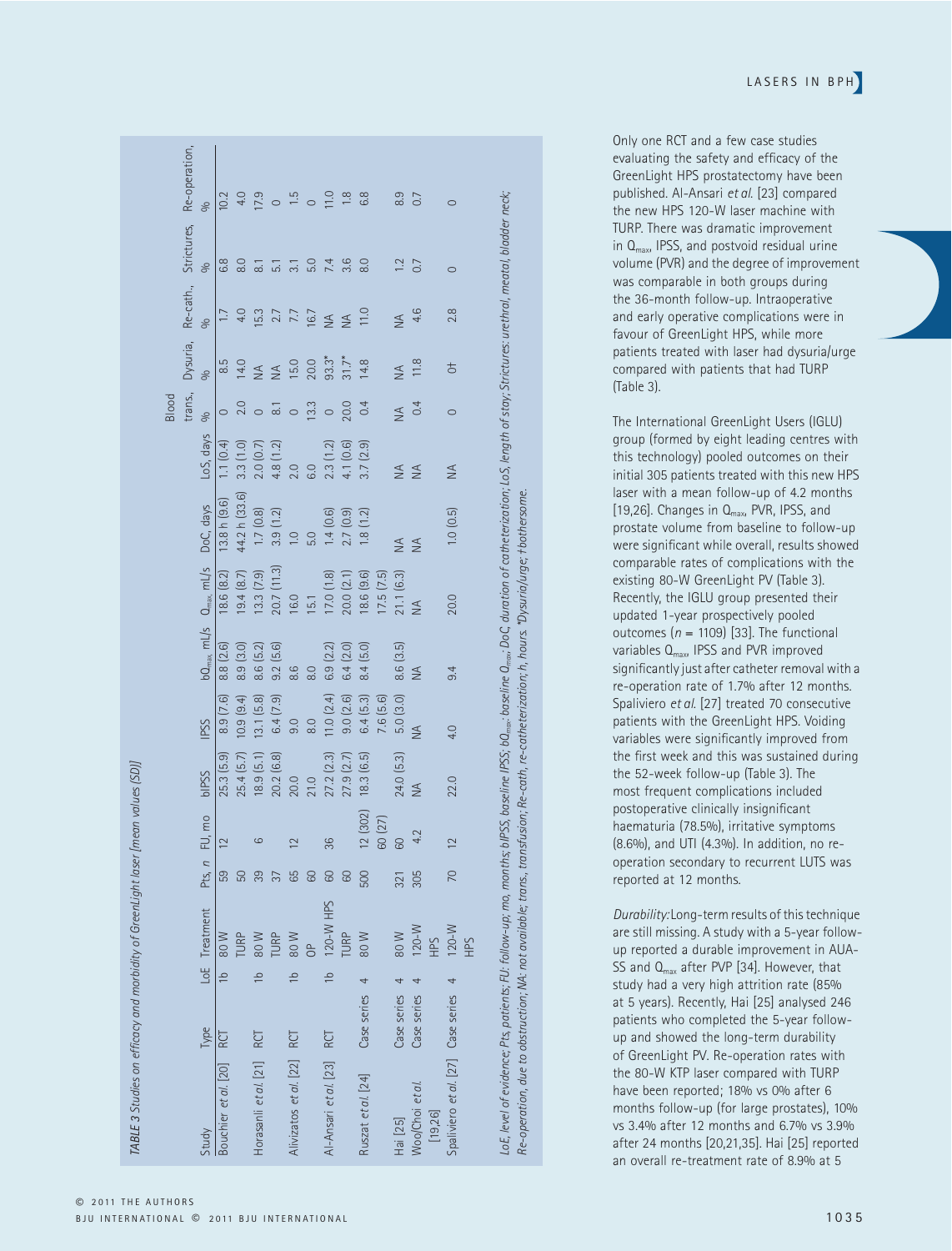years due to recurrent adenoma (7.7%) and bladder neck contracture (1.2%). Similarly, Ruszat *et al*. [24] reported a re-treatment rate of 14.8% due to recurrent or persisting adenoma (6.8%), bladder neck strictures (3.6%) or urethral strictures (4.4%); however, the attrition rate was again high at 5 years.

Rieken *et al*. [36] updated their long-term follow-up after GreenLight PV. After a mean follow-up of 56 months IPSS, HRQL and  $Q<sub>max</sub>$ remained improved. Re-operation due to recurrent adenoma, bladder-neck sclerosis and urethral stricture was necessary in 34.2%, 5.3% and 10.5% of patients, respectively.

*Diode-laser vaporization of the prostate*

Currently, clinical data are available on the 980 nm (four studies) and the 1470-nm (one study) diode-laser [12–16]. These studies show promising results with significant early improvement in IPSS and  $Q<sub>max</sub>$  (Table 2). The safety of the diode laser was also shown and no blood transfusion was reported. There is one comparative study between the 980 nm high-intensity diode and the 120-W LBO systems with significant and comparable improvements of subjective and objective voiding variables up to 6 months in both groups [12]. Compared with the 120-W GreenLight laser, the rate of intraoperative bleeding was significantly lower (0 vs 13%) despite anticoagulation in 51% of all patients. The most common postoperative complications were retrograde ejaculation (31.7%) and irritative symptoms/dysuria that ranged between 18% and 24%. Re-catheterization and re-operation rates were in favour of the GreenLight HPS treatment [12].

Again the main limitation of this laser procedure is the lack of long-term studies and high-quality data from RCTs.

#### **(3) Resection or vaporesection**

Laser resection represents the laser version of TURP and can be performed by both the Ho- and Tm-lasers. In this technique an end-firing fibre is used to perform bilateral bladder neck incisions and the median lobe of the prostate is then resected either as a single fragment or multiple fragments. Next, the lateral lobes are resected in multiple small prostate chips that are subsequently irrigated from the bladder.

Tissue is available for histological examination.

#### *Ho-laser resection of the prostate (HoLRP)*

HoLRP was the first application of laser energy for excisional prostate surgery and was introduced in 1994. Since the introduction of the tissue morcellator, HoLRP has been largely superseded by the enucleation technique (HoLEP). As a result, neither new RCTs nor large case series on HoLRP have recently been reported. This technique remains relevant for re-operations and 'channel' resections for advanced prostate cancer.

*Efficacy and morbidity:* In a meta-analysis of clinical trials comparing HoLRP with TURP, no difference in the symptom improvement could be detected at 6 or 12 months postoperatively [37]. On the other hand, HoLRP achieved a significantly greater increase in  $Q<sub>max</sub>$  compared with TURP with a weighted mean difference (WMD) of 4.8 mL/s. Detailed data are presented in Table 4 [37–41]. For morbidity, Tooher *et al*. [37] concluded that HoLRP appeared to be superior to TURP in terms of transfusion rates, duration of catheterization and hospitalization. However, that meta-analysis could not show a significant difference in rates of strictures and UTIs between HoLRP and TURP.

*Durability:* The study with the longest follow-up (4 years) showed that HoLRP had durable efficacy in terms  $Q_{\text{max}}$ , symptoms improvement and QOL, and these longterm results were equivalent to the TURP group [42]. In addition there was no difference in the re-operation rate between the two groups.

#### *Tm-vaporesection of the prostate (ThuVaRP)*

In prostate surgery, the 2013 nm, Tm-laser has been used for resection of the prostate with a technique similar to HoLRP. The term 'VapoResection' was coined to indicate that tissue ablation is not only achieved by resection of TUR-like tissue chips, but also by simultaneous vaporization [43]. A modification of the Ho-based technique was described by Xia *et al*. [38] who combined semi-circular and transverse incisions and created prostate segments in a tangerine-like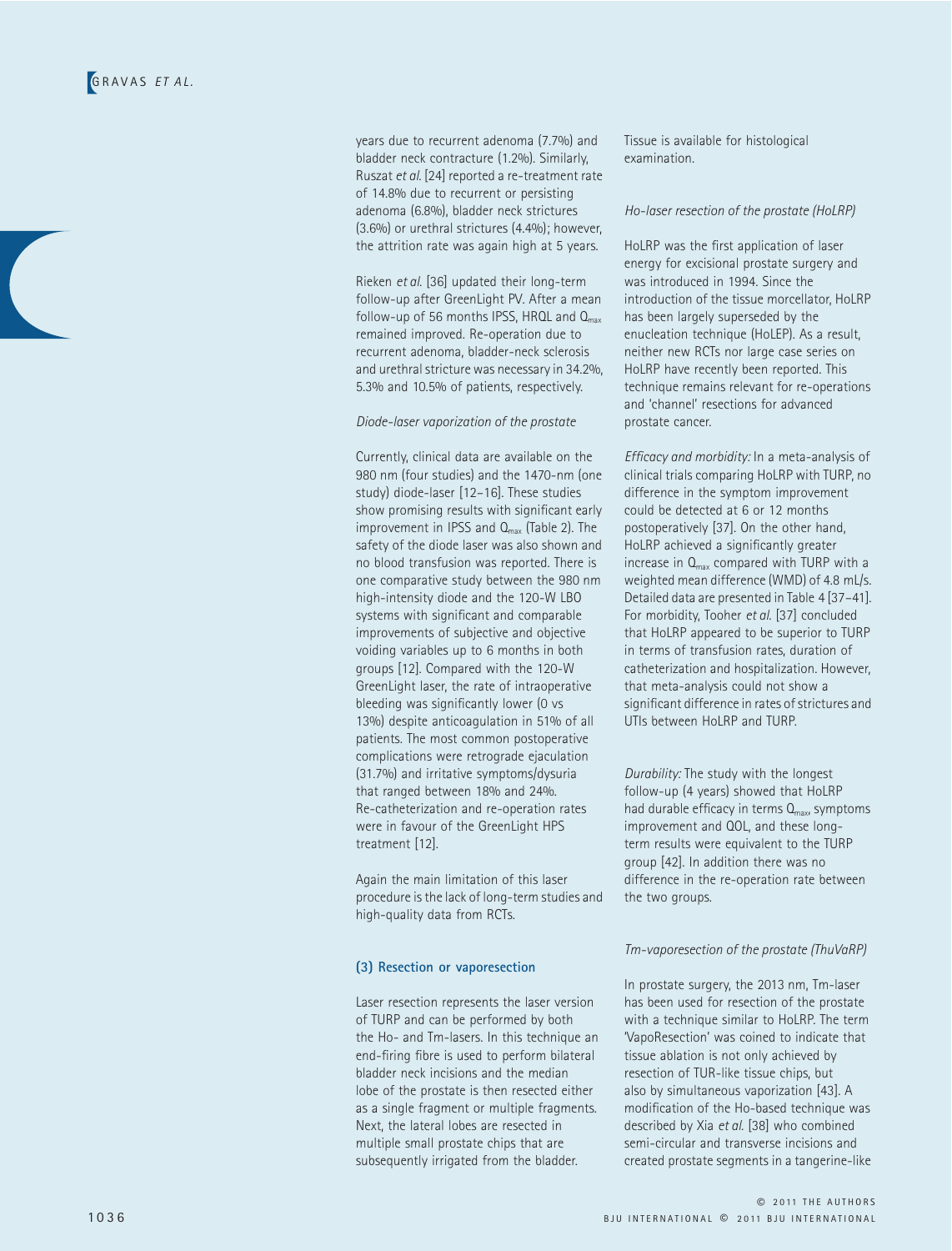TABLE 4 Studies on efficacy and morbidity of laser resection [mean values (SD]] *TABLE 4 Studies on efficacy and morbidity of laser resection [mean values (SD)]*

| S<br>(15.1 h (25.5))<br>161.1 h (33.8)<br>2.0(0.7)<br>LoS, days<br>1.1(0.5)<br>45.7 h (25.8)<br>87.4 h (33.8)<br>$bQ_{\text{max}}$ , mL/s $Q_{\text{max}}$ , mL/s $DoC$ , days<br>1.6(0.7)<br>0.8(0.5)<br>25.2(11.9)<br>20.4(8.5)<br>23.7 (6.0)<br>24.1 (6.4)<br>NA<br>8.3 (3.0)<br>8.0 (2.8)<br>$\frac{4}{5}$<br>4.2 (6.0)<br>3.5(2.9)<br>4.3 (4.1)<br>3.9(2.7)<br><b>IPSS</b><br>21.9(6.7)<br>20.8(5.8)<br>LoE Treatment Pts, n FU, mo bIPSS<br>$\sim$<br>$\mathbf 2$<br>52<br>ThuVaRP-TT<br><b>TURP</b><br>Tooher et al. [37] Meta-analysis 1a HoLRP<br><b>TURP</b><br>$\frac{1}{2}$<br>Type<br>RCT<br>Xia et al. [38] | $\frac{4}{2}$<br>$\leq$<br>23<br>7.0<br>4.2 | %<br><u>ය</u><br>$\overline{8.0}$ | 8.0 |
|---------------------------------------------------------------------------------------------------------------------------------------------------------------------------------------------------------------------------------------------------------------------------------------------------------------------------------------------------------------------------------------------------------------------------------------------------------------------------------------------------------------------------------------------------------------------------------------------------------------------------|---------------------------------------------|-----------------------------------|-----|
|                                                                                                                                                                                                                                                                                                                                                                                                                                                                                                                                                                                                                           |                                             |                                   |     |
|                                                                                                                                                                                                                                                                                                                                                                                                                                                                                                                                                                                                                           |                                             |                                   |     |
|                                                                                                                                                                                                                                                                                                                                                                                                                                                                                                                                                                                                                           |                                             |                                   |     |
|                                                                                                                                                                                                                                                                                                                                                                                                                                                                                                                                                                                                                           |                                             |                                   |     |
|                                                                                                                                                                                                                                                                                                                                                                                                                                                                                                                                                                                                                           |                                             | 63                                |     |
| 23 h (15.8)<br>$\leq$<br>8.6 (6.5)<br>19.8(5.4)<br>$\sigma$<br>န္တ<br>ThuVaRP<br>Szlauer et al. [41] Case series                                                                                                                                                                                                                                                                                                                                                                                                                                                                                                          | $\leq$<br>3.6<br>5.0 (2.4)                  | 3.6                               |     |
| 3.5<br>20.3<br>$\overline{8}$<br>6.9<br>19.8<br>$\sim$<br>54<br><b>ThuVaRP</b><br>Case series<br>Bach et al. [40]                                                                                                                                                                                                                                                                                                                                                                                                                                                                                                         | $\leq$                                      |                                   |     |
| 3.2(1.6)<br>1.8(0.3)<br>21.4(2.1)<br>6.5(1.8)<br>3.3(1.1)<br>22.6(4.5)<br>$\sim$<br>89<br><b>ThuVaRP</b><br>Case control<br>Wei et al. [39]                                                                                                                                                                                                                                                                                                                                                                                                                                                                               | 26.2                                        | 0.3                               |     |
| 6.5(2.4)<br>3.4(1.9)<br>22.8(1.8)<br>$4.0(1.7)$ 7.3 $(2.4)$<br>21.2(3.7)<br>42<br>URP                                                                                                                                                                                                                                                                                                                                                                                                                                                                                                                                     | 29.3<br>9.5                                 | 13.0<br>9.5                       |     |

shape. This modification is called the 'tangerine technique' (ThuVaRP-TT).

*Efficacy and morbidity:* Four studies reported the feasibility, efficacy and safety of ThuVaRP with a significant improvement in functional outcomes and minimal morbidity (Table 4) [38–41]. One RCT [38] and one nonrandomized controlled trial [39] compared ThuVaRP with monopolar TURP and showed equivalent short-term efficacy in terms of Q<sub>max</sub>, IPSS and QOL. There were lower transfusion rates and shorter catheter and hospitalization stays in favour of laser resection, whereas there was no significant difference in the rate of retrograde ejaculation and urethral stricture [38,39]. The reported re-operation rate was 0–7.1% within a 1-year follow-up after ThuVaRP.

#### **(4) Enucleation**

Laser enucleation represents the endoscopic equivalent of simple OP and is the most technically advanced form of laser prostate surgery. The Ho-

laser was the initial energy source used for the procedure using a contact bare-tip laser fibre to enter the surgical plane between the prostate adenoma and

capsule and then to peel each prostatic lobe from the capsule. A tissue morcellator is required to remove tissue, which is then available for histological examination. Recent studies have reported the use of the Tm-laser for prostate enucleation.

#### *HoLEP*

Many clinical studies have proven the efficacy and safety of HoLEP. Available systematic reviews and meta-analyses have made HoLEP the most rigorously analysed laser technique thus far.

*Efficacy and morbidity:* A systematic review of two RCTs and one nonrandomized comparative study concluded that HoLEP is at least as effective as TURP in relieving the symptoms of BPH [37]. Gilling *et al*. [44] performed the first meta-analysis of four RCTs comparing HoLEP and TURP. They found that urodynamic relief of obstruction (detrusor pressure at  $Q_{max}$  and Schaffer grade)

was superior with HoLEP compared with TURP but only when prostate volumes were >50 g. Tan *et al*. [45] performed a meta-analysis of the available RCTs comparing HoLEP with TURP. Overall, 460 participants were randomised in the four trials, including 232 to HoLEP and 228 to TURP. At 6 and 12 months after treatment, the WMD for  $Q_{\text{max}}$  was 1.06 and 0.59 mL/s, respectively, favouring HoLEP but without reaching statistical significance [45]. Recently, in their meta-analysis of the available RCTs, Lourenco *et al*. [46] confirmed the previously described results for functional outcomes. There was a trend suggestive of greater improvement in symptoms and  $Q<sub>max</sub>$ after HoLEP than TURP at 12 months. Systematic reviews and large series that have been published after these meta-analyses support the place of HoLEP as a safe and effective alternative to TURP [28,47,48]. Data from meta-analyses and the largest series are given in Table 5 [45,46,48–50].

HoLEP represents the endourological alternative to OP, as it is suitable for very large prostates. Two randomised trials comparing

#### 'Laser enucleation represents the endoscopic equivalent of simple OP'

HoLEP to OP for large prostates reported equivalent improvements in symptoms and  $Q<sub>max</sub>$  rates but significantly longer operating time for HoLEP [51,52]. In an update of their study with a follow-up of 5 years, Kuntz and Lehrich [53] reported similar durable subjective and objective improvement for both groups.

The meta-analysis by Tan *et al*. [45] provided significant information on perioperative variables and AEs. There were no statistically significant differences between pooled estimates between HoLEP and TURP for urethral stricture (2.6% vs 4.4%), blood transfusion (0% vs 2.2%) and re-intervention (4.3% vs 8.8%). However, the overall complication rate was 8.1% (19/232) in the HoLEP group and 16.2% (37/228) in the TURP group, with a statistically significant difference in the pooled estimates. Pooled data suggest that catheterization time, hospital stay and blood loss were significantly lower in the HoLEP group compared with TURP. In an extensive review of publications between 2003 and 2006, Kuntz pooled the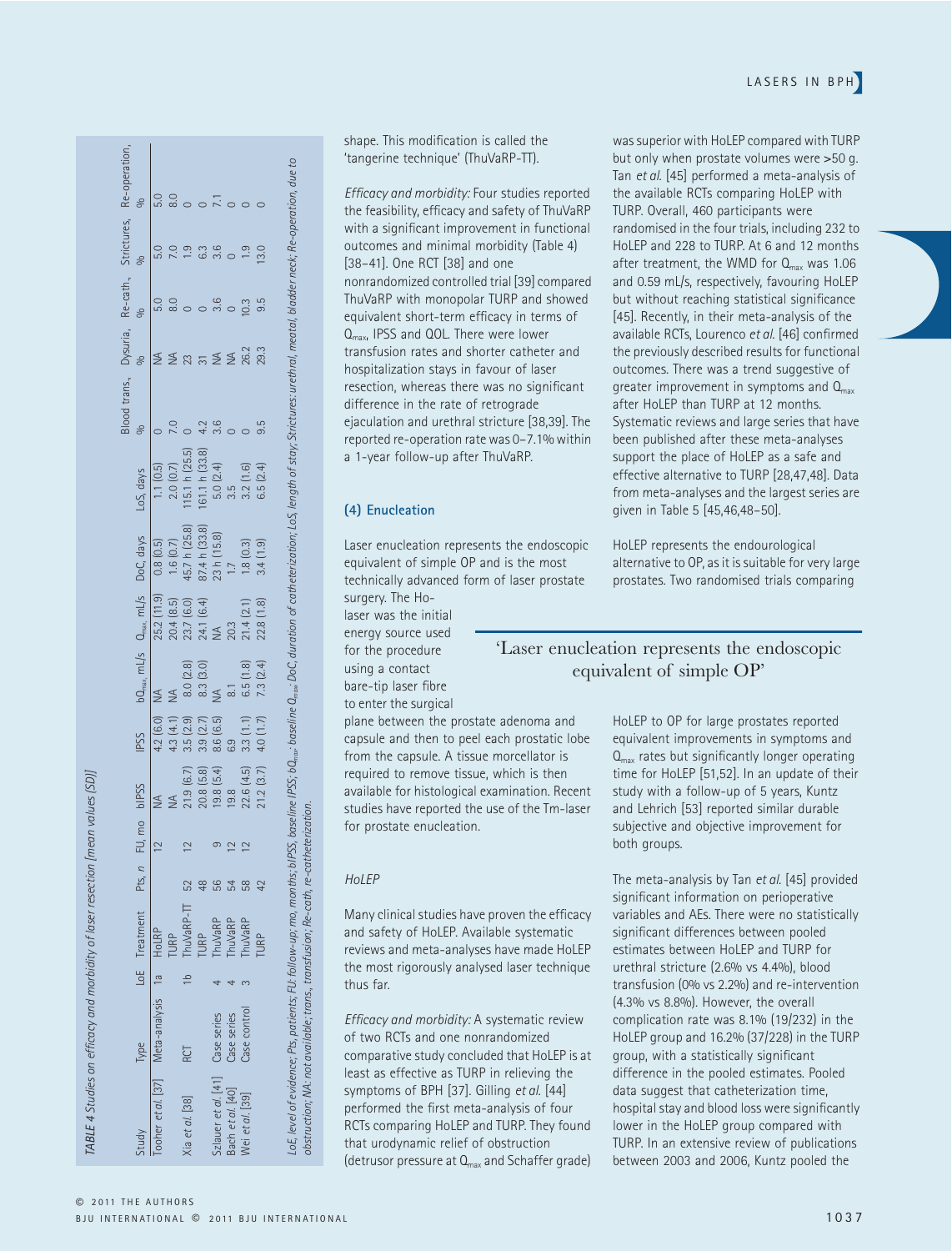| i                                                                         |
|---------------------------------------------------------------------------|
|                                                                           |
|                                                                           |
| 11P5C                                                                     |
|                                                                           |
|                                                                           |
|                                                                           |
|                                                                           |
|                                                                           |
|                                                                           |
|                                                                           |
|                                                                           |
|                                                                           |
|                                                                           |
|                                                                           |
|                                                                           |
|                                                                           |
|                                                                           |
|                                                                           |
|                                                                           |
|                                                                           |
|                                                                           |
|                                                                           |
|                                                                           |
|                                                                           |
|                                                                           |
|                                                                           |
|                                                                           |
|                                                                           |
|                                                                           |
|                                                                           |
|                                                                           |
|                                                                           |
|                                                                           |
|                                                                           |
|                                                                           |
|                                                                           |
|                                                                           |
|                                                                           |
|                                                                           |
|                                                                           |
|                                                                           |
|                                                                           |
|                                                                           |
|                                                                           |
|                                                                           |
|                                                                           |
|                                                                           |
|                                                                           |
|                                                                           |
|                                                                           |
|                                                                           |
|                                                                           |
|                                                                           |
|                                                                           |
|                                                                           |
|                                                                           |
|                                                                           |
|                                                                           |
|                                                                           |
|                                                                           |
|                                                                           |
|                                                                           |
|                                                                           |
|                                                                           |
|                                                                           |
|                                                                           |
|                                                                           |
|                                                                           |
|                                                                           |
|                                                                           |
|                                                                           |
|                                                                           |
|                                                                           |
|                                                                           |
|                                                                           |
|                                                                           |
|                                                                           |
|                                                                           |
|                                                                           |
|                                                                           |
|                                                                           |
|                                                                           |
|                                                                           |
|                                                                           |
|                                                                           |
| TABLE 5 Studies on efficacy and morbidity of laser enucleation [mean val. |

|                                                                                                                                                                                                               |                        |                      |      |     |              |             |                        |                         |                                                                                |                             | <b>Blood</b> |        |                   |               |                                                     |
|---------------------------------------------------------------------------------------------------------------------------------------------------------------------------------------------------------------|------------------------|----------------------|------|-----|--------------|-------------|------------------------|-------------------------|--------------------------------------------------------------------------------|-----------------------------|--------------|--------|-------------------|---------------|-----------------------------------------------------|
|                                                                                                                                                                                                               |                        |                      |      |     |              |             |                        |                         |                                                                                |                             |              |        |                   |               | trans, Dysuria, Re-cath., Strictures, Re-operation, |
| Study                                                                                                                                                                                                         | <b>Type</b>            | LoE Treatment Pts, n |      |     | FU, mo bIPSS | <b>APSS</b> |                        |                         | $b\Omega_{\text{max}}$ , mL/s $\Omega_{\text{max}}$ , mL/s DoC, days LoS, days |                             |              |        |                   |               |                                                     |
| [an et al. [45]                                                                                                                                                                                               | Meta-analysis 1a HoLEP |                      | 232  |     |              |             |                        | $0.59*$                 |                                                                                | 7.7-31.0 h 27.6-59.0 h 0    |              |        |                   |               |                                                     |
|                                                                                                                                                                                                               |                        | <b>URP</b>           | 228  |     |              |             |                        |                         |                                                                                | 43.4-57.8 h 48.3-85.5 h 2.2 |              |        |                   |               | $\frac{8}{8}$                                       |
| Lourenco et al. [46] Meta-analysis 1a HoLEP                                                                                                                                                                   |                        |                      | 293  |     |              | $-0.82*$    |                        |                         |                                                                                | $-1.05*$                    | $0.27+$      |        | 0.71 <sup>†</sup> |               | 1.681                                               |
|                                                                                                                                                                                                               |                        | <b>URP</b>           | 287  |     |              |             |                        |                         |                                                                                |                             |              |        |                   |               |                                                     |
| Krambeck et al. [48] Case studies 4                                                                                                                                                                           |                        | HoLEP                | 1065 | >12 | 20.3         | 5.3         |                        | 22.7                    |                                                                                | 32.0h                       | $\leq$       | $\leq$ | 2.8               | $\frac{8}{3}$ |                                                     |
| Bach et al. [49,50] Case studies 4 ThuVEP                                                                                                                                                                     |                        |                      | æ    |     | 18.4 (7.0)   |             | $6.8(4.0)$ 3.5 $(4.7)$ | $23.3(10.3)$ $2.1(1.1)$ |                                                                                | $\frac{1}{2}$               | 2.2          |        |                   |               | 2.2                                                 |
| LoE, level of evidence; Pts, patients; FU: follow-up; mo, months; blPSS, baseline IPSS; baseline (Dam; DoC, duration of catheterization; LoS, length of stay; Strictures: urethral, meatal, bladder neck; Re- |                        |                      |      |     |              |             |                        |                         |                                                                                |                             |              |        |                   |               |                                                     |
| operation, due to obstruction; NA: not available; trans, transfusion; Re-cath, re-catheterization. "VIMD [HoLEP–TURP]; †Relative risk.                                                                        |                        |                      |      |     |              |             |                        |                         |                                                                                |                             |              |        |                   |               |                                                     |

results of large case series (in total 1847 patients) and showed low complication rates including perioperative mortality (0.05%), transfusion (1%), UTI (2.3%), urethral stricture/bladder-neck contracture (3.2%), and re-operation (2.8%) [54]. In addition, RCTs indicated that HoLEP was better than OP for blood loss, catheterization and hospitalization time [51,52].

The impact on erectile dysfunction and retrograde ejaculation is very similar between HoLEP and TURP/OP [52,55]. The overall EF did not decrease from baseline in either group while three quarters of sexually active patients had retrograde ejaculation after HoLEP.

*Durability:* Recently Naspro *et al*. [28] evaluated medium and long-term durability of HoLEP by pooling the data from all the available studies with a follow-up of ≥2 years. In all, 607 patients with a mean follow-up of 43.5 months were analysed and showed the durability of functional results, with a mean  $Q_{\text{max}}$  of 21.9 mL/s and a mean (range) reoperation rate of 4.3% (0–14.1). Similarly, the studies with the longest follow-up ( >5 years) showed that both subjective and objective improvement remained sustained whereas the re-operation rate ranged from 1.4% to 4.3% [56,57].

#### *Thulium enucleation*

Enucleation of the prostatic adenoma can be performed using the Tm : YAG laser. The initial technique involved enucleation of the median and the lateral lobes combined with vaporization similar to HoLEP and the term 'Tm : YAG VapoEnucleation of the prostate (ThuVEP)' was coined for this types of Tm : YAG laser-based prostatectomy [43]. Recently, a modification of the VapoEnucleation, the 'Tm-laser enucleation of the prostate (ThuLEP)' was introduced by Herrmann *et al*. [58]. Unlike ThuVEP and HoLEP, ThuLEP employs apical incision of the prostatic tissue down to the surgical capsule using the Tm-laser and blunt enucleation with the sheath of the resectoscope. A morcellator is required in both techniques for the removal of the prostatic tissue.

*Efficacy and morbidity*: There are very few studies on ThuVEP and only one on ThuLEP that show the feasibility and clinical efficacy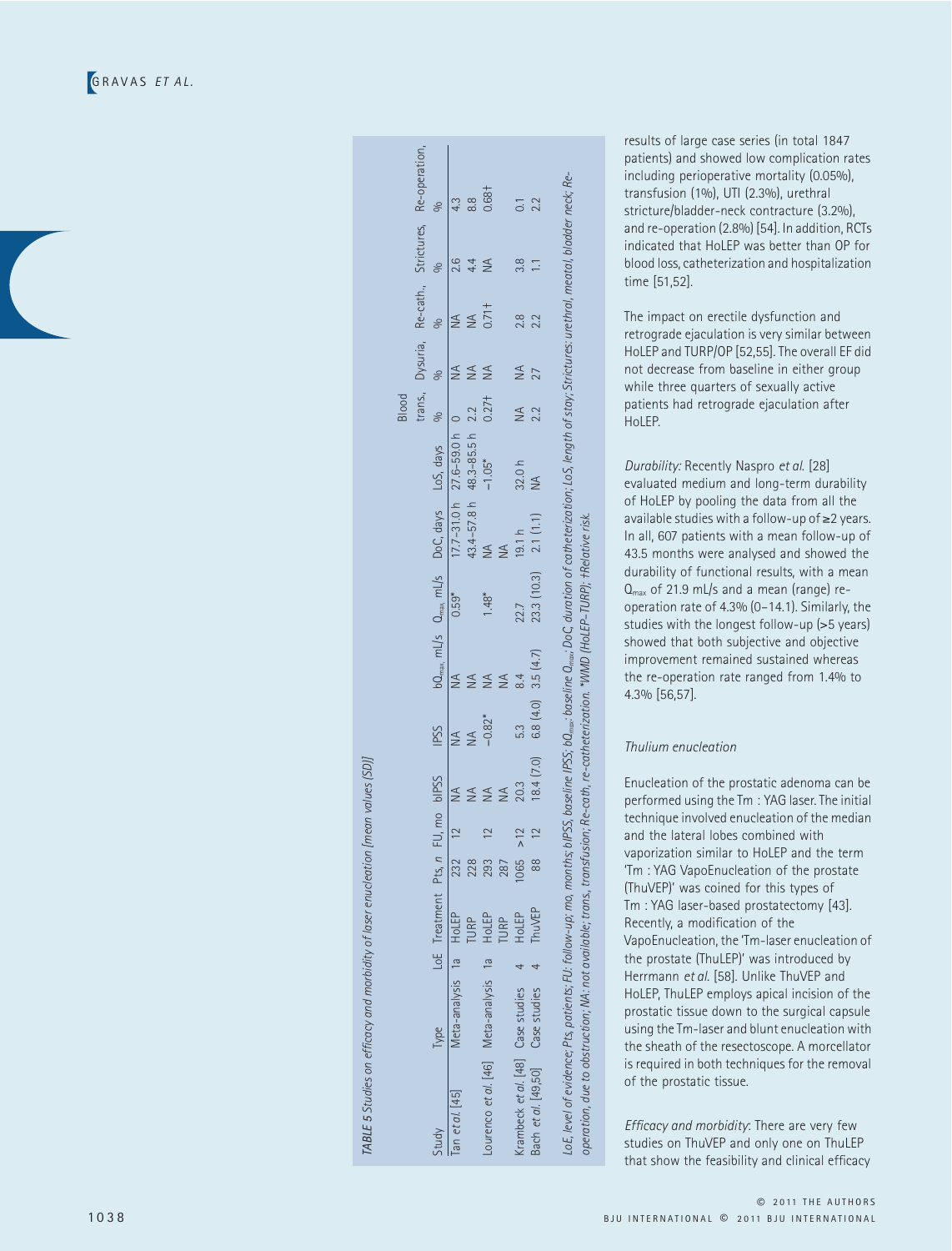of the techniques [49,50,58,59]. Only in one study is the follow-up > 12 months, therefore data on durability are lacking at the moment [50]. In general, there is a significant improvement in IPSS,  $Q_{\text{max}}$  and PVR after ThuVEP (Table 5). Morbidity of ThuVEP is minimal with postoperative bleeding, rate of blood transfusions, and symptomatic UTI said to occur in 3.4%, 2.2%, and 6.8% of the patients, respectively. Bach *et al*. [59] evaluated 208 patients (65 in retention) who underwent Tm-prostatectomy (including resection or enucleation). At discharge  $Q_{\text{max}}$ was improved in both groups (with and without retention) and PVR was similar. Complications occurred more frequently in the retention group, but they were mostly minor and re-intervention was needed in 3% of the patients.

There is only a feasibility study on ThuLEP [58]. No clinical results were provided with the exception of preliminary data on PSA level decrease (80% on average) 4 weeks after ThuLEP suggestive of complete prostatic tissue removal. In addition, it was speculated that bleeding complications and the need for blood transfusions are unlikely to occur with ThuLEP due to the visual coagulation of vessels.

It is obvious that more studies including RCTs are required to evaluate enucleation of the prostate using the Tm : YAG laser.

#### **COMPARISON BETWEEN DIFFERENT LASERS**

Because of the lack of direct, head-to-head comparative studies and that the available lasers are at different points in their clinical maturation comparisons are difficult to make. HoLEP and PVP are the most studied options and currently dominate the arena of laser treatment of LUTS associated with BPH. Therefore, our comparison will focus on HoLEP and PVP. As efficacy and morbidity were extensively reviewed above, fields of indirect comparison will include specific subgroup of patients, learning curve and cost.

#### **SPECIFIC CONDITIONS**

#### **Anticoagulated men with medical comorbidities**

Studies of the Greenlight PV have indicated that the procedure seems to be safe and

beneficial for high-risk patients. A study evaluated 66 men with an ASA score of ≥3, with 26 of them under ongoing oral anticoagulant therapy (OAT) and three with a severe bleeding disorder [60]. No blood transfusions were required. Efficacy results showed a durable improvement in both  $Q<sub>max</sub>$ and IPSS. Sandhu *et al*. [61] reported the results of the 80-W GreenLight laser in 24 men receiving various forms of OAT including warfarin (eight patients), and platelet aggregation inhibitors (PAis). Only men on warfarin discontinued the drug 2 days before surgery and restarted it the day after. Overall, all patients underwent vaporization of the prostate safely without any thromboembolic or bleeding AEs. Ruszat *et al*. [62] evaluated the safety of GreenLight PV in the largest series of men with serious comorbidities on coumadin or PAis. There were no thromboembolic or bleeding complications, no blood transfusions were required and only the rate of transient

postoperative bladder irrigation was significantly higher in patients on OAT (17.2%) compared with the control group that underwent GreenLight PV without taking anticoagulants (5.4%) [62].

Recent data on the GreenLight HPS also showed that patients on or not on OAT had significant and comparable improvements [19]. The postoperative complication rate was low and similar to the control group without any blood transfusion requirement [26].

Similarly, HoLEP has been successfully performed in patients who are normally considered unfit for a TURP, including those with significant comorbidities, such as coagulopathy, anticoagulant dependency, and significant anaemia [63]. Blood transfusion was required in seven patients (8%), including one who had stopped OAT, five on lowmolecular-weight heparin substitution, and one who was on full anticoagulation. In addition, platelet transfusion was required in one patient who did not stop clopidogrel. Another study compared the results of HoLEP between 39 patients who were on OAT (13 on coumadin and 25 on aspirin) at the time of their surgery, and 37 who were controls [64]. No transfusions were required in any of their 76 patients and there was no statistical difference in bleeding complication rates

between the coumadin, aspirin, and control groups.

An excellent review of laser treatment for patients on OAT concluded that laser prostatectomy seems to decrease the risk of bleeding in patients taking PAis or coumarin derivatives [65].

#### **Patients in retention**

Historically patients in retention are considered to be associated with a higher complication rate and sometimes a poorer outcome in terms of voiding parameters.

A study comparing the outcome of 70 men with refractory retention and 113 patients without retention was conducted [66]. All patients in the retention group were able to void spontaneously 1 month after treatment with the 80-W GreenLight laser and PVR was

'more studies including RCTs are required to evaluate enucleation of the prostate using the Tm : YAG laser'

> significantly reduced by 74.8% at discharge and 82.7% at the 12-month follow-up. Transient retention requiring catheterization occurred in 12.9% of the patients. Overall, functional results and perioperative complications were similar in the two groups over an observational period of 24 months. In the series of patients in retention treated with the 120-W laser, the IGLU group found that patients in retention achieved similar functional results with the control group with the exception of  $Q_{\text{max}}$ , while the most frequent complication was dysuria (11.1%) and transient retention requiring recatheterization (4.8%) [19].

> HoLEP has proved its short-term efficacy in patients with urinary retention. In a study with 169 patients, only three (1.8%) failed to void after treatment [67]. Catheter time and hospital stay (1.6 and 1.7 days, respectively) was comparable to previously reported results from patients without retention. Similarly, Peterson *et al*. [68] studied 154 patients in retention. All patients were able to void postoperatively and remained catheter free at follow-up to 1 year, although only 22% of the original patients were evaluated at 1 year. The mean catheterization and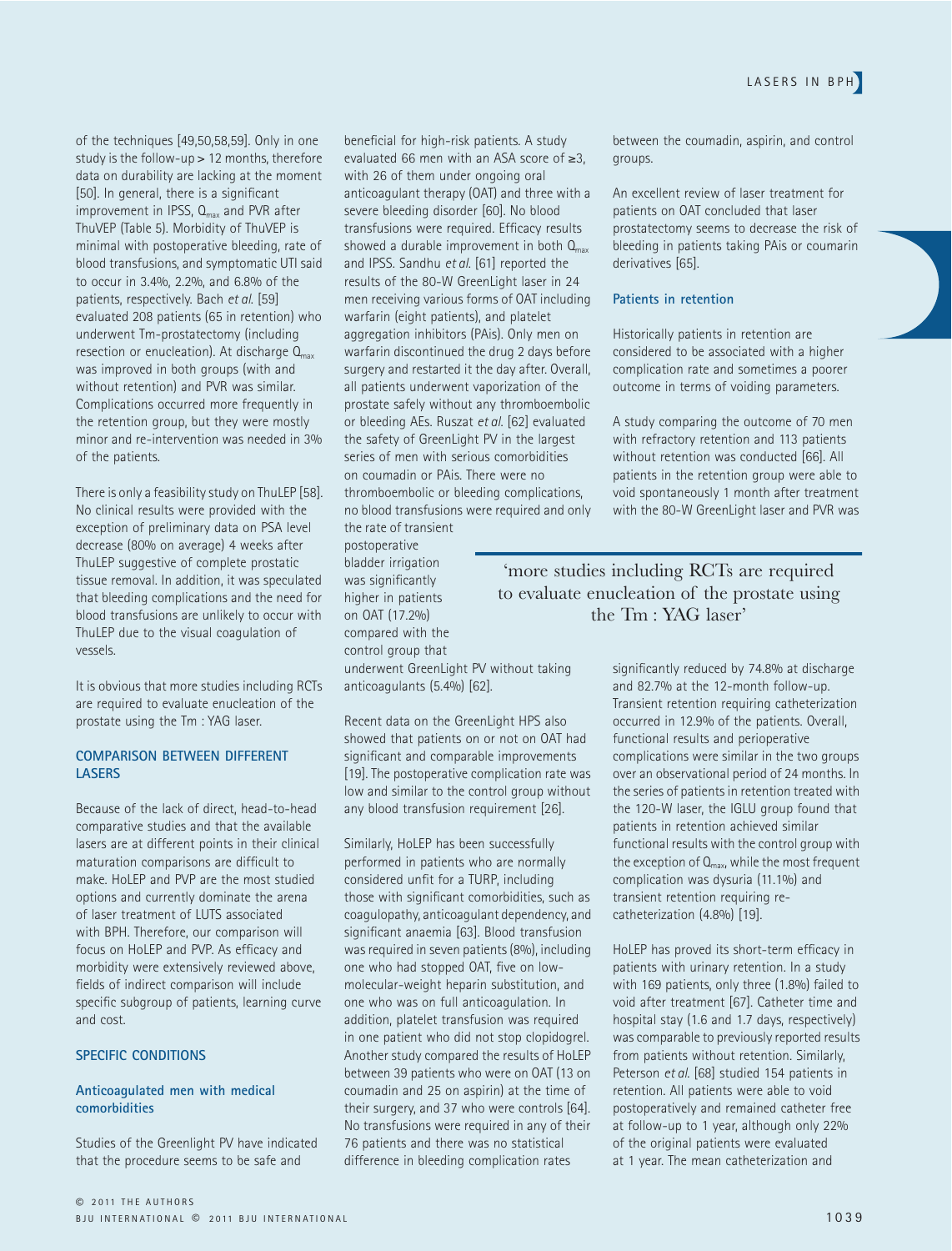hospitalization times were 22.5 h and 33.7 h, respectively.

All these studies reported short-term results and it should be underlined that long-term results for this group of patients are extremely limited.

#### **LEARNING CURVE**

HoLEP has been criticized for having a steep learning curve that hinders its widespread

application. Endpoints of the learning curve include increase in operative and morcellation efficiency, decrease in operative

duration, intraoperative complications, conversion rates, improved patient outcomes and comfort with the procedure. Seki *et al*. [69] based on the volume of tissue enucleated per minute, suggested a learning curve of at least 50 procedures. Shah *et al*. [70] showed that an inexperienced endourologist could perform the procedure with reasonable efficiency after ≈50 cases with an outcome comparable to that of expert surgeons. El-Hakim and Elhilali [71] reported the experience of a senior resident's in learning this procedure. The resident performed on average 85% of the operation during the first 15 cases, but he was able to complete the next 12 cases. The resident became adept with the HoLEP technique after a mean of 20 patients. It was concluded that HoLEP requires more training than TURP. Training programmes and proctoring are critical for most urologists and shortens the learning curve. It was correctly indicated that new HoLEP practitioners who do not have the patient load to maintain regular operative frequency will have a longer learning curve and experience more complications [72].

KTP- or LBO-laser vaporization is considered to be a more urologist-friendly procedure, but no study to date has correctly investigated the learning curve. Pioneers of the technique suggest that new practitioners should start with small prostates and only after 10–20 cases should they pass to larger prostates (>50 mL) [73]. It is also strongly recommended that even experienced urologists should attend a formal training course and to have an experienced mentor

present at their first cases. It seems that 30–50 procedures are required for most users to achieve sufficient competence [73]. A retrospective evaluation of the learning curve of GreenLight-laser vaporization was performed [74]. A significant correlation was not evident between the learning curve and the functional outcomes, the total incidence and AEs or blood loss following GreenLight PV. The new 120-W HPS and 180-W XPs need comparable technical knowledge to the 80-W PVP, but it remains to be seen whether they require a longer learning curve due to the higher energy application.

#### **COST**

The introduction of new technology in healthcare is sometimes charged as one of the major causes of escalating costs due to the purchase of the capital equipment and treatment failure in terms of efficacy, morbidity, and durability.

Despite the high cost of the equipment and fibres, studies have shown that GreenLight PV was less expensive compared with TURP due to the difference in hospital stay, duration of catheterization, and complication rates. In Australia the cost for GreenLight PV and TURP was AU\$3368 vs AU\$4291, respectively, and in USA \$4266 vs \$5097 [20,75].

The clinical outcomes and the cost characteristics of PVP, microwave thermotherapy, transurethral needle ablation, ILC and TURP were compared from a payer perspective in an economic simulation model [76]. The model included costs of initial treatment, follow-up care, AEs and retreatment, and the patients were followed for 2 years after the initial intervention. The estimated cost was lower for PVP than for any other procedural option at any interval studied [76].

Salonia *et al*. [77] addressed the cost issue in a study of 63 patients randomized to undergo either HoLEP or OP. The cost of a HoLEP was significantly lower than the cost of an OP (a 9.6% net cost saving) mainly due to the shorter hospital stay. The authors did not include in the analysis the cost related to the initial purchase of the machine.

Recently, cost-effectiveness of surgical treatments for the management of BPH was assessed using a Markov model reflecting

'It seems that 30–50 procedures are required for most users to achieve sufficient competence'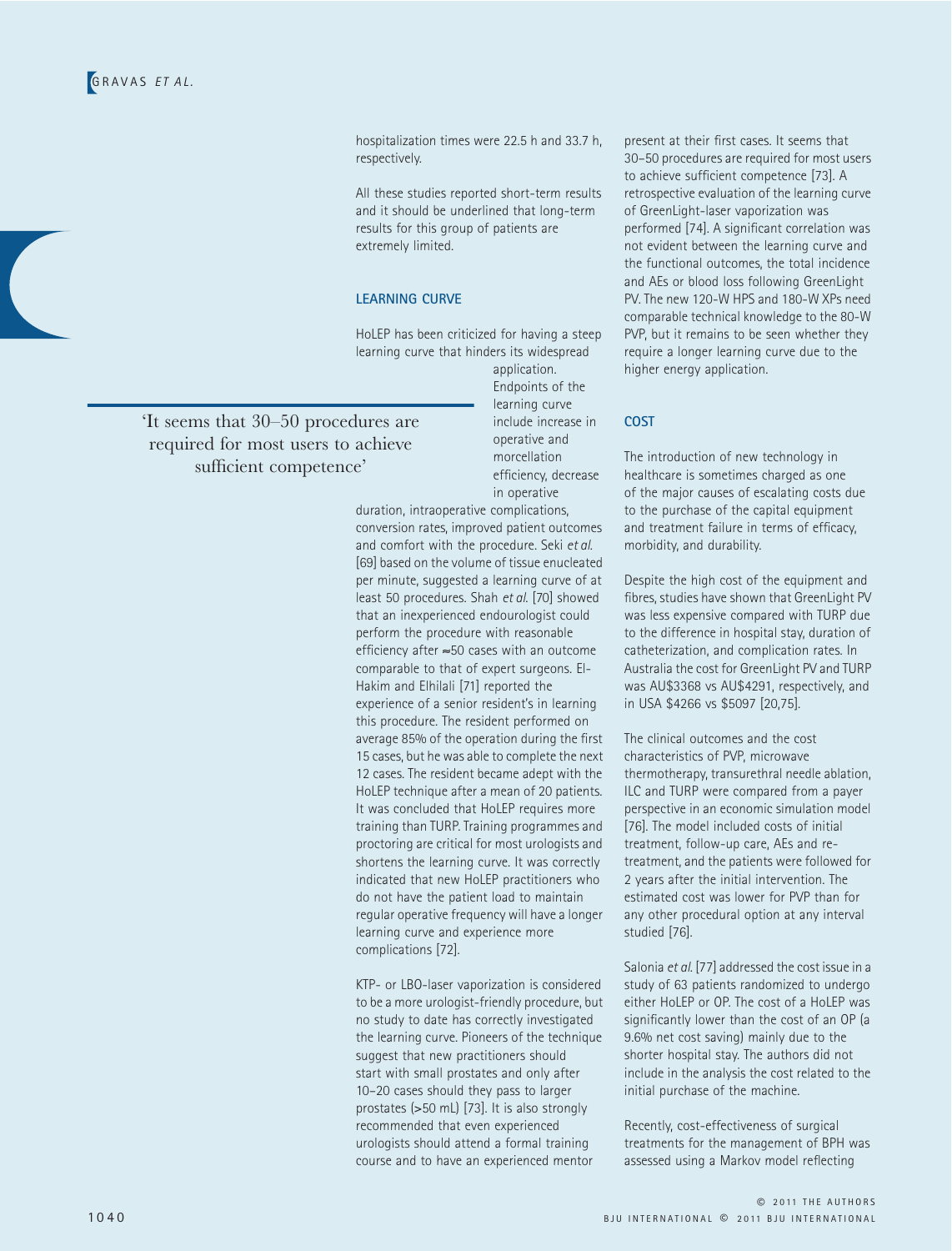likely care pathways [78]. When all treatment strategies were compared against TURP alone as a common comparator, it was estimated that HoLEP is more cost-effective than a single TURP but less effective than a strategy involving repeat TURP if necessary. On the other hand, GreenLight PV is less effective and more costly than TURP. It was concluded that overall TURP remains both clinically effective and cost-effective.

However, the cost effectiveness of all techniques depends on the existence of longterm data, costs of complications, and the different reimbursement systems in different countries. Therefore, it is difficult to draw solid conclusions applicable to every country.

#### **CONCLUSIONS**

During the last decade, the development of laser therapy from coagulation to vaporization, resection and enucleation has been dramatic. Into this frame, coagulationbased techniques (i.e. ILC and VLAP) have been abandoned completely, while HoLAP and HoLRP were the forerunners of many of the applications used today (such as photoselective vaporization, diode applications and Tm-vaporesection) but they have paid the price of the development of HoLEP. The short-term efficacy of the emerging laser treatments (including diode and Tm-prostatectomy) has been suggested by low quality studies.

More than ever, TURP is being challenged by HoLEP and GreenLight PV, which both represent valid clinical alternatives. Current evidence supports the conclusion that HoLEP offers favourable and durable outcomes for any prostate size with low early and late morbidity. GreenLight laser prostatectomy has achieved a higher level of acceptance, although long-term results from high quality studies are still awaited.

The present review has also documented the need for better quality data to increase the level of evidence for each laser treatment.

#### **CONFLICT OF INTEREST**

Oliver Reich received a speaker's honoraria from AMS and Olympus; Claus G. Roehrborn is a study investigator for AMS; Peter J. Gilling is a meeting participant for Lumenis Inc.

#### **REFERENCES**

- 1 **Teichmann HO, Herrmann TR, Bach T.**  Technical aspects of lasers in urology. *World J Urol* 2007; **25**: 221–5
- 2 **Wezel F, Wendt-Nordahl G, Huck N**  et al**.** New alternatives for laser vaporization of the prostate: experimental evaluation of a 980-, 1,318 and 1,470-nm diode laser device. *World J Urol* 2010; **28**: 181–6
- 3 **Wendt-Nordahl G, Huckele S, Honeck P**  et al**.** 980-nm Diode laser: a novel laser technology for vaporization of the prostate. *Eur Urol* 2007; **52**: 1723–8
- 4 **Hoffman RM, Macdonald R, Slaton JW,**  Wilt TJ. Laser prostatectomy versus transurethral resection for treating benign prostatic obstruction: a systematic Review. *J Urol* 2003; **169**: 210–5
- 5 **Muschter R, Whitfield H.** Interstitial laser therapy of benign prostatic hyperplasia. *Eur Urol* 1999; **35**: 147– 54
- 6 **Laguna MP, Alivizatos G, De La Rosette JJ.** Interstitial laser coagulation treatment of benign prostatic hyperplasia: is it to be recommended? *J Endourol* 2003; **17**: 595–600
- 7 **Muschter R.** Free-beam and contact laser coagulation. *J Endourol* 2003; **17**: 579–85
- 8 **Daehlin L, Frugard J.** Interstitial laser coagulation in the management of lower urinary tract symptoms suggestive of bladder outlet obstruction from benign prostatic hyperplasia: long-term followup. *BJU Int* 2007; **100**: 89–93
- 9 **Mottet N, Anidjar M, Bourdon O** et al**.**  Randomized comparison of transurethral electroresection and holmium: YAG laser vaporization for symptomatic benign prostatic hyperplasia. *J Endourol* 1999; **13**: 127–30
- 10 **Kumar SM.** Rapid communication: holmium laser ablation of large prostate glands: an endourologic alternative to open prostatectomy. *J Endourol* 2007; **21**: 659–62
- 11 **Elzayat EA, Al-Mandil MS, Khalaf I, Elhilali MM.** Holmium laser ablation of the prostate versus photoselective vaporization of prostate 60 cc or less: short-term results of a prospective randomized trial. *J Urol* 2009; **182**: 133–8
- 12 **Ruszat R, Seitz M, Wyler SF** et al**.**  Prospective single centre comparison of 120-W diode-pumped solid-state high intensity system laser vaporization of the

prostate and 200-W high-intensive diode-laser ablation of the prostate for treating benign prostatic hyperplasia. *BJU Int* 2009; **104**: 820–5

- 13 **Erol A, Cam K, Tekin A, Memik O, Coban S, Ozer Y.** High power diode laser vaporization of the prostate: preliminary results for benign prostatic hyperplasia. *J Urol* 2009; **182**: 1078–82
- 14 **Leonardi R.** Preliminary results on selective light vaporization with the sidefiring 980 nm diode laser in benign prostatic hyperplasia: an ejaculation sparing technique. *Prostate Cancer Prostatic Dis* 2009; **12**: 277–80
- 15 **Chen CH, Chiang PH, Chuang YC, Lee WC, Chen YT, Lee WC.** Preliminary results of prostate vaporization in the treatment of benign prostatic hyperplasia by using a 200-W high-intensity diode laser. *Urology* 2010; **75**: 658–63
- 16 **Seitz M, Sroka R, Gratzke C** et al**.** The diode laser: a novel side-firing approach for laser vaporisation of the human prostate – immediate efficacy and 1-year follow-up. *Eur Urol* 2007; **52**: 1717–22
- 17 **Tan AH, Gilling PJ, Kennett KM, Fletcher H, Fraundorfer MR.** Long-term results of high-power holmium laser vaporization (ablation) of the prostate. *BJU Int* 2003; **92**: 707–9
- 18 Hai MA, Malek RS. Photoselective vaporization of the prostate: initial experience with a new 80 W KTP laser for the treatment of benign prostatic hyperplasia. *J Endourol* 2003; **17**: 93–6
- 19 **Woo H, Reich O, Bachmann A** et al**.**  Outcome of GreenLight HPS 120-W laser therapy in specific patient populations: those in retention, on anticoagulants, and with large prostates (≥80 mL). *Eur Urol Suppl* 2008; **7**: 378–83
- 20 **Bouchier-Hayes DM, Anderson P, Van Appledorn S, Bugeja P, Costello AJ.** KTP laser versus transurethral resection: early results of a randomized trial. *J Endourol* 2006; **20**: 580–5
- 21 **Horasanli K, Silay MS, Altay B, Tanriverdi O, Sarica K, Miroglu C.**  Photoselective potassium titanyl phosphate (KTP) laser vaporization versus transurethral resection of the prostate for prostates larger than 70 mL: a short-term prospective randomized trial. *Urology* 2008; **71**: 247–51
- 22 **Alivizatos G, Skolarikos A, Chalikopoulos D** et al**.** Transurethral photoselective vaporization versus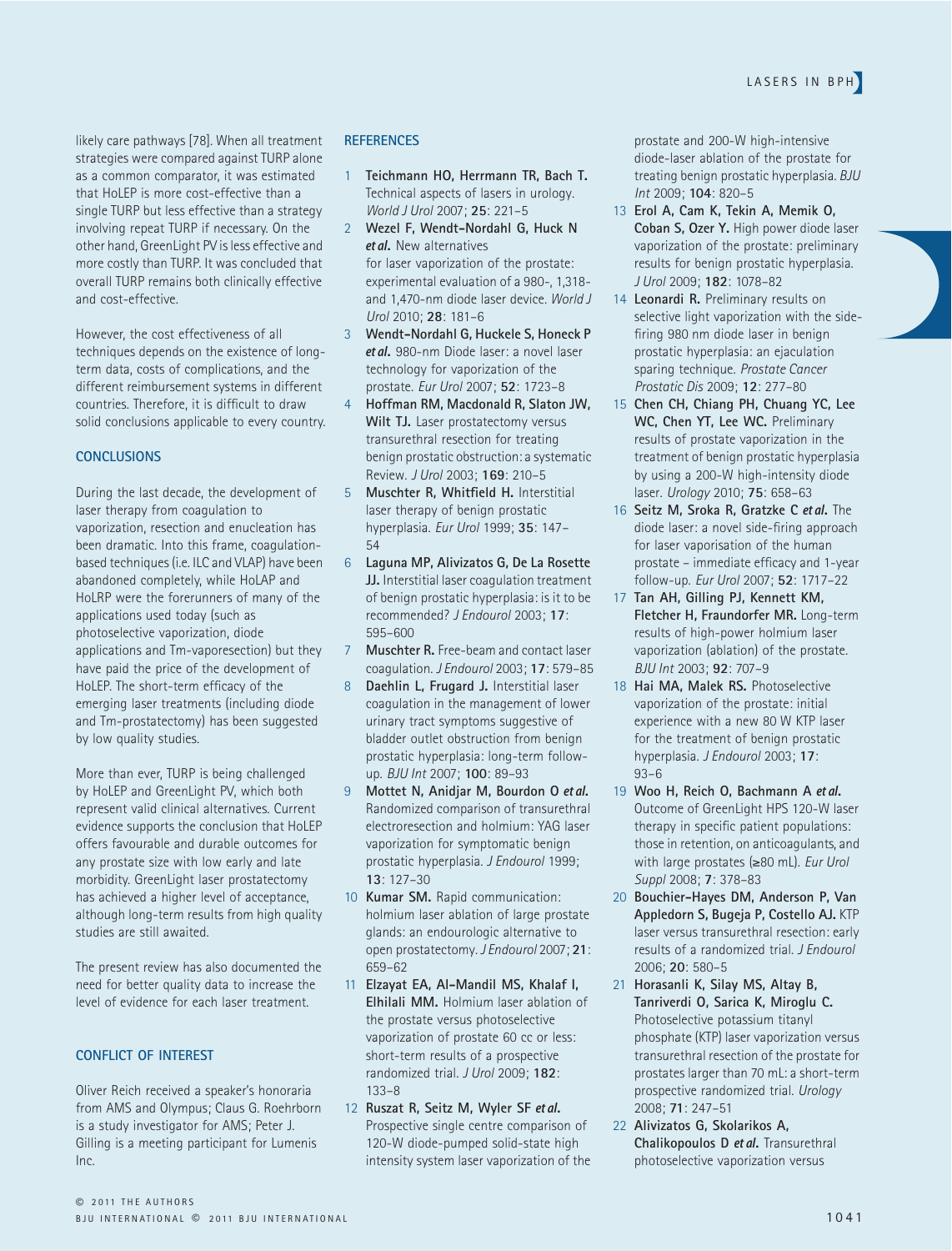transvesical open enucleation for prostatic adenomas >80 mL. 12-mo results of a randomized prospective study. *Eur Urol* 2008; **54**: 427–37

- 23 **Al-Ansari A, Younes N, Sampige VP**  et al**.** GreenLight HPS 120-W laser vaporization versus transurethral resection of the prostate for treatment of benign prostatic hyperplasia: a randomized clinical trial with midterm follow-up. *Eur Urol* 2010; **58**: 349–55
- 24 **Ruszat R, Seitz M, Wyler SF** et al**.**  GreenLight laser vaporisation of the prostate: single-center experience and long-term results after 500 procedures. *Eur Urol* 2008; **54**: 893–901
- 25 **Hai MA.** Photoselective vaporization of prostate: five-year outcomes entire clinic patient population. *Urology* 2009; **73**: 807–10
- 26 **Choi B, Tabatabaei S, Bachmann A** et al**.**  GreenLight HPS 120-W laser for benign prostatic hyperplasia: comparative complications and technical recommendations. *Eur Urol Suppl* 2008; **7**: 384–92
- 27 **Spaliviero M, Araki M, Culkin D, Wong C.** Incidence, management, and prevention of perioperative complications of GreenLight HPS laser photoselective vaporization prostatectomy: experience in the first 70 patients. *J Endourol* 2009; **23**: 495–502
- 28 **Naspro R, Bachmann A, Gilling P** et al**.** A review of the recent evidence (2006– 2008) for 532-nm photoselective laser vaporisation holmium laser enucleation prostate. *Eur Urol* 2009; **55**: 1345– 57
- 29 **Rieken M, Mundorff NE, Bonkat G, Wyler S, Bachmann A.** Complications of laser prostatectomy: a review of recent data. *World J Urol* 2010; **28**: 53–62
- 30 **Te AE, Malloy TR, Stein BS** et al**.**  Photoselective vaporization of the prostate for the treatment of benign prostatic hyperplasia: 12-month results from the first United States multicenter prospective trial. *J Urol* 2004; **172**: 1404– 8
- 31 **Sarica K, Alkan E, Luleci H, Tasci A.**  Photoselective vaporization of the enlarged prostate with KTP laser: longterm results in 240 patients. *J Endourol* 2005; **19**: 1199–202
- 32 **Bruyère F, Puichaud A, Pereira H** et al**.**  Influence of photoselective vaporization of the prostate on sexual function: results of a prospective analysis of 149 patients

with long-term follow-up. *Eur Urol* 2010; **58**: 207–11

- 33 **Tabatabaei S, Choi B, Collins E** et al**.**  120 W Greenlight laser prostatectomy – one year data from an ongoing prospective multicentre study (International Greenlight Users Group – IGLU). *J Urol* 2010; **183** (Suppl.): A1904
- 34 **Malek R, Kuntzman R, Barrett D.**  Photoselective potassium-titanylphosphate laser vaporization of the benign obstructive prostate: observations on long-term outcomes. *J Urol* 2005; **174**: 1344–8
- 35 **Ruszat R, Wyler SF, Seitz M** et al**.**  Comparison of potassium-titanylphosphate laser vaporization of the prostate and transurethral resection of the prostate: update of a prospective non-randomized two-centre study. *BJU Int* 2008; **102**: 1432–9
- 36 **Rieken M, Wyler S, Rentsch C** et al**.**  Long-term results of transurethral KTPlaser vaporization of the prostate. *J Urol* 2009; **181** (Suppl.): 767
- 37 **Tooher R, Sutherland P, Costello A, Gilling P, Rees G, Maddern G.** A systematic review of holmium laser prostatectomy for benign prostatic hyperplasia. *J Urol* 2004; **171**: 1773–81
- 38 **Xia SJ, Zhuo J, Sun XW, Han BM, Shao**  Y, Zhang YN. Thulium laser versus standard transurethral resection of the prostate: a randomized prospective trial. *Eur Urol* 2008; **53**: 382–9
- 39 **Fu WJ, Zhang X, Yang Y** et al**.**  Comparison of 2-microm continuous wave laser vaporesection of the prostate and transurethral resection of the prostate: a prospective nonrandomized trial with 1-year follow-up. *Urology* 2010; **75**: 194–9
- 40 **Bach T, Herrmann TRW, Ganzer R, Burchardt M, Gross AJ.** RevoLix vaporesection of the prostate: initial results of 54 patients with a 1-year follow-up. *World J Urol* 2007; **25**: 257–62
- 41 **Szlauer R, Gotschl R, Razmaria A,**  Paras L, Schmeller NT. Endoscopic vaporesection of the prostate using the continuous wave 2-microm thulium laser: outcome and demonstration of the surgical technique. *Eur Urol* 2009; **55**: 368–75
- 42 **Westenberg A, Gilling PJ, Kennett K, Frampton C, Fraundorfer M.** Holmium laser resection of the prostate versus transurethral resection of the prostate: results of a randomized trial with 4-year

minimum long-term followup. *J Urol* 2004; **172**: 616–9

- 43 **Bach T, Xia SJ, Yang Y** et al**.**  Thulium : YAG 2 μm cw laser prostatectomy: where do we stand? *World J Urol* 2010; **28**: 163–8
- 44 **Gilling PJ, Kennett K, Westenberg AM**  et al**.** Relief of symptoms and obstruction following HoLEP and TURP size matters: a meta-analysis. *J Endourol* 2005; **19** (Suppl. 1): A119
- 45 **Tan A, Liao C, Mo Z, Cao Y.** Metaanalysis of holmium laser enucleation versus transurethral resection of the prostate for symptomatic prostatic obstruction. *Br J Surg* 2007; **94**: 1201–  $\mathsf{Q}$
- 46 **Lourenco T, Pickard R, Vale L** et al**.**  Alternative approaches to endoscopic ablation for benign enlargement of the prostate: systematic review of randomised controlled trials. *BMJ* 2008; **337**: a449
- 47 **Suardi N, Gallina A, Salonia A** et al**.**  Holmium laser enucleation of the prostate and holmium laser ablation of the prostate: indications and outcome. *Curr Opin Urol* 2009; **19**: 38–43
- 48 **Krambeck AE, Handa SE, Lingeman JE.**  Experience with more than 1000 holmium laser prostate enucleations for benign prostatic hyperplasia. *J Urol* 2010; **183**: 1105–9
- 49 **Bach T, Wendt-Nordahl G, Michel MS, Herrmann TRW, Gross AJ. Feasibility** and efficacy of Thulium : YAG laser enucleation (VapoEnucleation) of the prostate. *World J Urol* 2009; **27**: 541–5
- 50 **Bach T, Netsch C, Haecker A, Michel MS, Herrmann TR, Gross AJ.**  Thulium : YAG laser enucleation (VapoEnucleation) of the prostate: safety and durability during intermediate-term follow-up. *World J Urol* 2010; **28**: 39–  $\Delta$ 3
- 51 **Kuntz RM, Lehrich K.** Transurethral holmium laser enucleation versus transvesical open enucleation for prostate adenoma greater than 100 gm: a randomized prospective trial of 120 patients. *J Urol* 2002; **168**: 1465–9
- 52 **Naspro R, Suardi N, Salonia A** et al**.**  Holmium laser enucleation of the prostate versus open prostatectomy for prostates >70 g: 24-month follow-up. *Eur Urol* 2006; **50**: 563–8
- 53 **Kuntz RM, Lehrich K, Ahyai SA.**  Holmium laser enucleation of the prostate versus open prostatectomy